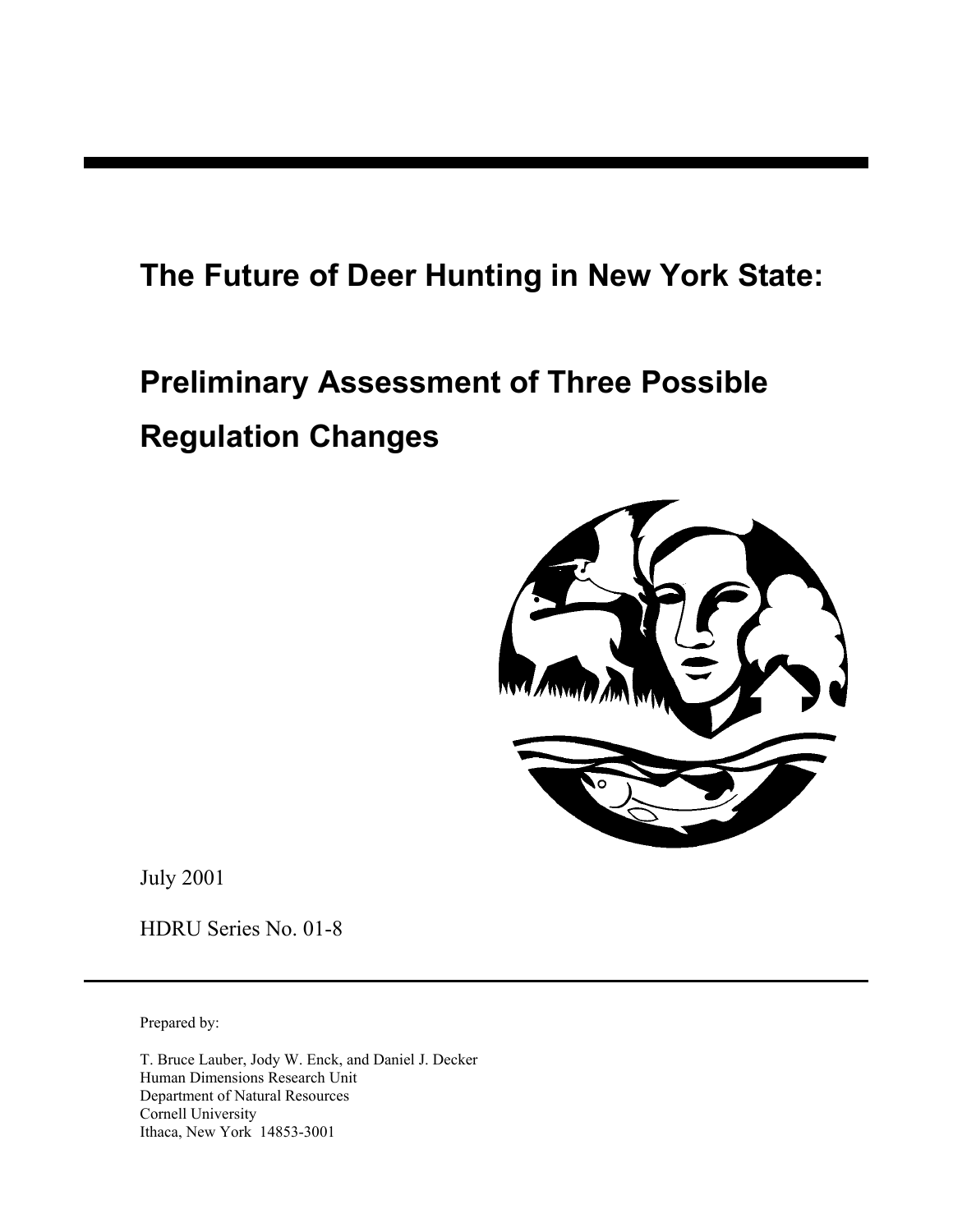#### **ACKNOWLEDGMENTS**

We gratefully acknowledge the guidance of the entire deer management team with the New York State Department of Environmental Conservation. A sub-committee of Dave Riehlman and Jim Fodge provided additional insights and interpretations associated with our charge. Tom Brown and Shawn Riley in the Human Dimensions Research Unit (HDRU) in the Department of Natural Resources at Cornell University provided review comments for this report. Margie Peech provided administrative assistance.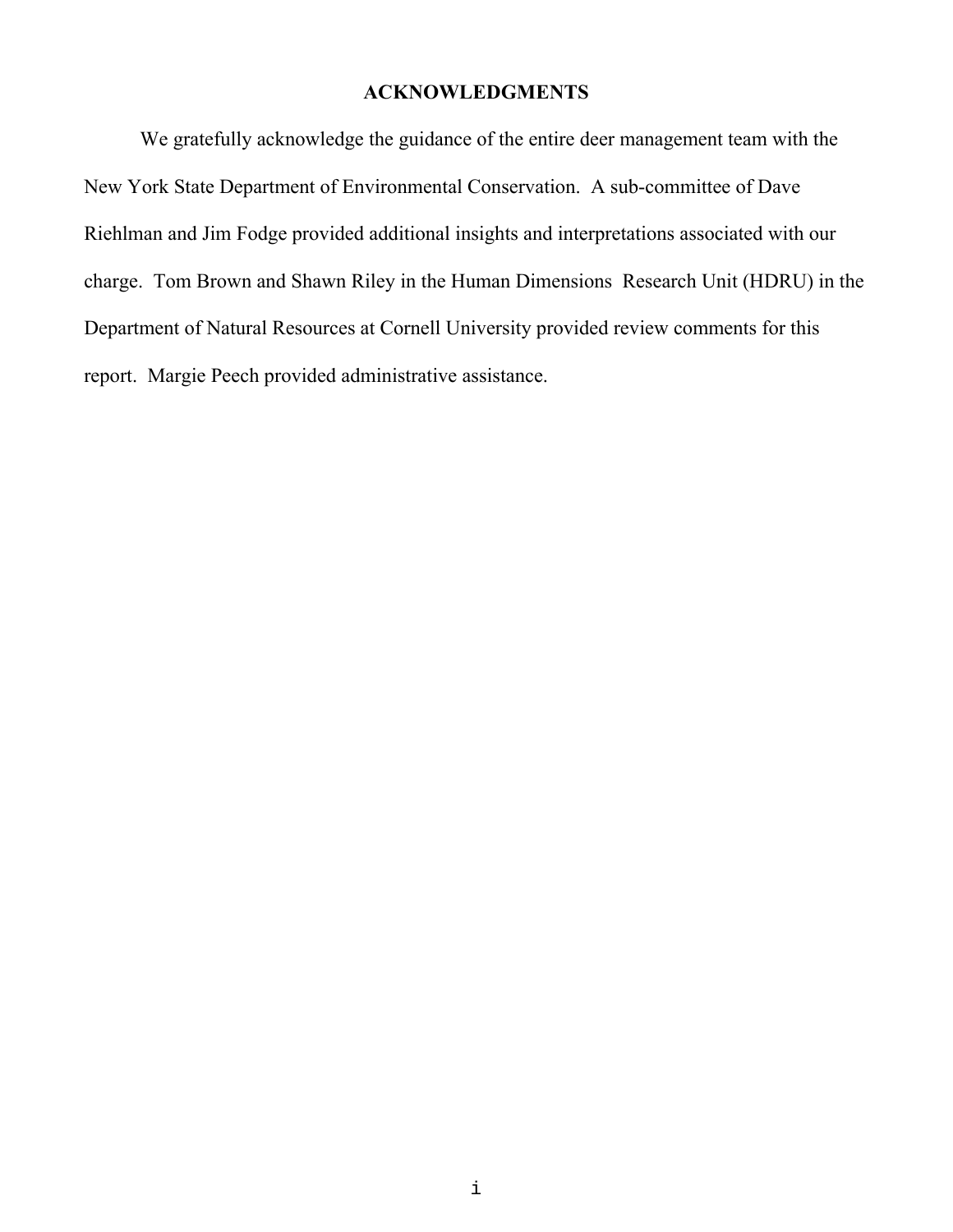#### **TABLE OF CONTENTS**

## Page

| 2<br>$\overline{3}$<br>$\overline{4}$<br>5<br>5<br>6                             |
|----------------------------------------------------------------------------------|
| SECTION TWO: OPENING DAY ON SATURDAY<br>6<br>6<br>$\overline{7}$<br>8<br>8       |
| SECTION THREE: CHANGES IN BAG LIMITS FOR BUCKS<br>9<br>9<br>11<br>17<br>17<br>18 |
| IMPLICATIONS OF THE THREE ASSESSMENTS<br>18                                      |
| LITERATURE CITED<br>20                                                           |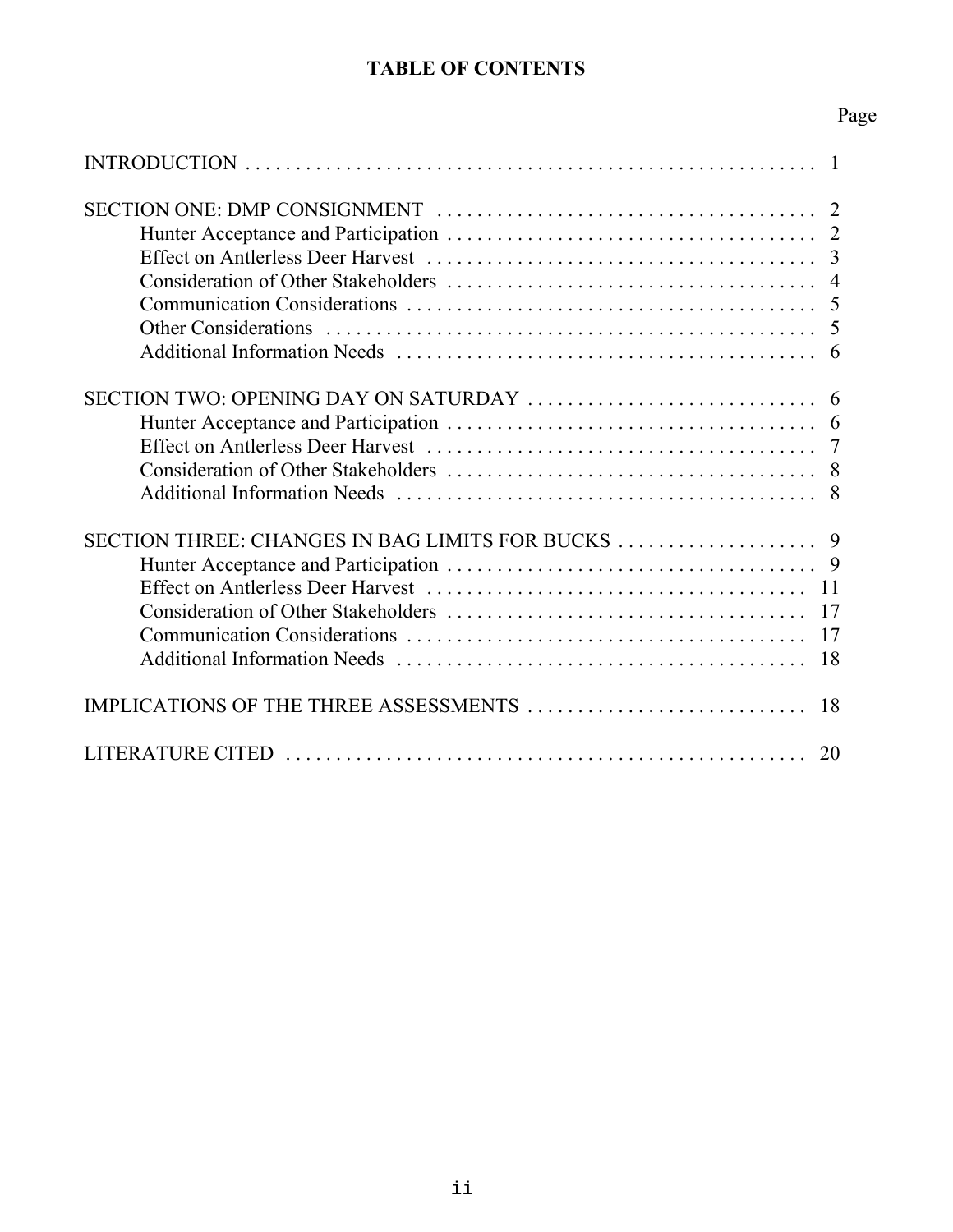### **LIST OF FIGURES**

| Figure No.     | Title                                                                                                                                                                                                       | Page |
|----------------|-------------------------------------------------------------------------------------------------------------------------------------------------------------------------------------------------------------|------|
| 1              | Comparison of total number of deer that 1997 New York special-<br>seasons hunters said they were willing to harvest in a single season,<br>with proportion of hunters who have a buck preference, doe       | 12   |
| 2              | Comparison of number of antierless deer that hunters at the West<br>Point Military Reservation said they were willing to harvest in a<br>single season, with proportion of hunters who have a buck          |      |
| 3              | Comparison of total number of deer that 1997 New York firearms-<br>only hunters said they were willing to harvest in a single season,<br>with proportion of hunters who have a buck preference, doe         | 14   |
| $\overline{4}$ | Comparison of number of antierless deer that hunters at the Arnot<br>Forest said they were willing to harvest in a single season, with<br>proportion of hunters who have a buck preference, doe preference, | 16   |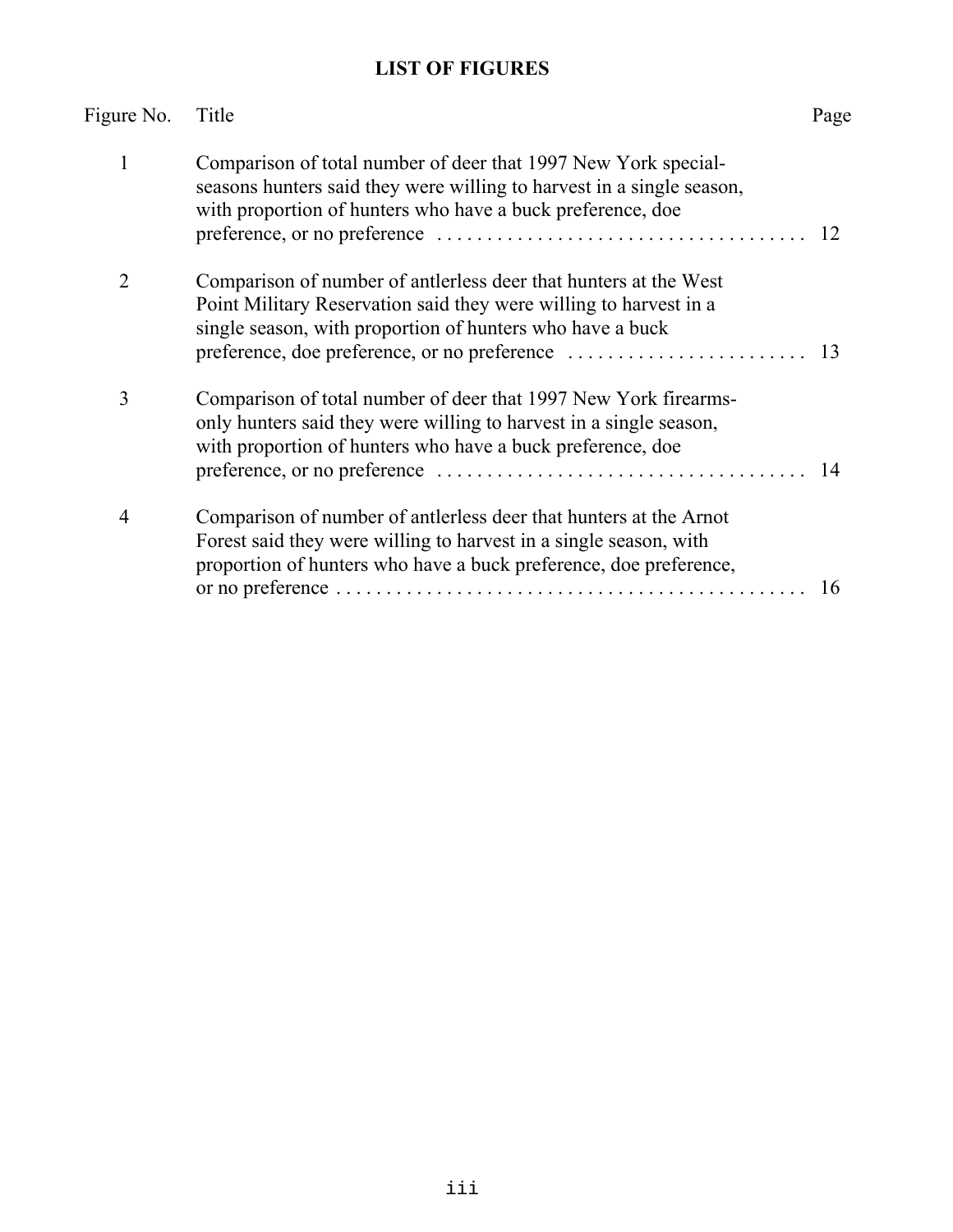#### **INTRODUCTION**

Deer managers with the New York State Bureau of Wildlife (BOW) are considering a number of changes in deer hunting regulations, both to shape and to respond to likely scenarios associated with the future of deer hunting in New York. Changes in regulations that managers currently are considering relate to 2 objectives—encourage hunter participation (i.e., by maintaining and enhancing hunter satisfaction) and increase harvest of antlerless deer. Because of the evolving deer management situation in the state, the kinds of regulations and incentives needed to meet these management objectives in the near future are likely to be different than those in place in 2000.

In recent years, control of the deer population has become increasingly difficult because the number of deer hunters in New York State has gradually declined, and their interest in applying for deer management permits (DMPs) seems not to have kept pace with availability of DMPs. Within the confines of the current regulatory system, it may be impossible to control the deer population in parts of the state with even the existing number of hunters (Curtis et al., 2000, Brown et al. 2000).

Any assessments of possible regulation changes needs to consider effects on hunter satisfaction/participation and antlerless harvest. Changes in regulations also must be evaluated with regard to their effect on important stakeholders other than hunters (e.g., landowners who provide access to private land for hunting). The current situation has led managers to consider some relatively substantial changes in regulations. For some of these proposed changes, managers believe adequate information is available to evaluate likely impacts. For other changes, information is not readily available.

For this reason, BOW asked the HDRU to synthesize and assess existing information relevant to three regulatory changes under consideration. These analyses are intended to help BOW evaluate whether additional information will be needed before making decisions about the changes. Three proposed regulations, the likely effects of which have not been investigated directly and therefore are uncertain, were examined:

- allowing hunters to consign their deer management permits to other hunters;
- changing opening day of the regular season from Monday to Saturday; and
- changing the number of bucks that hunters could take.

This document examines existing information relevant to each of these proposed changes, and describes results in three separate "sections." Each section provides insights about:

- whether hunters would be likely to accept the change and participate in the opportunities it creates;
- how the change may affect overall hunter satisfaction;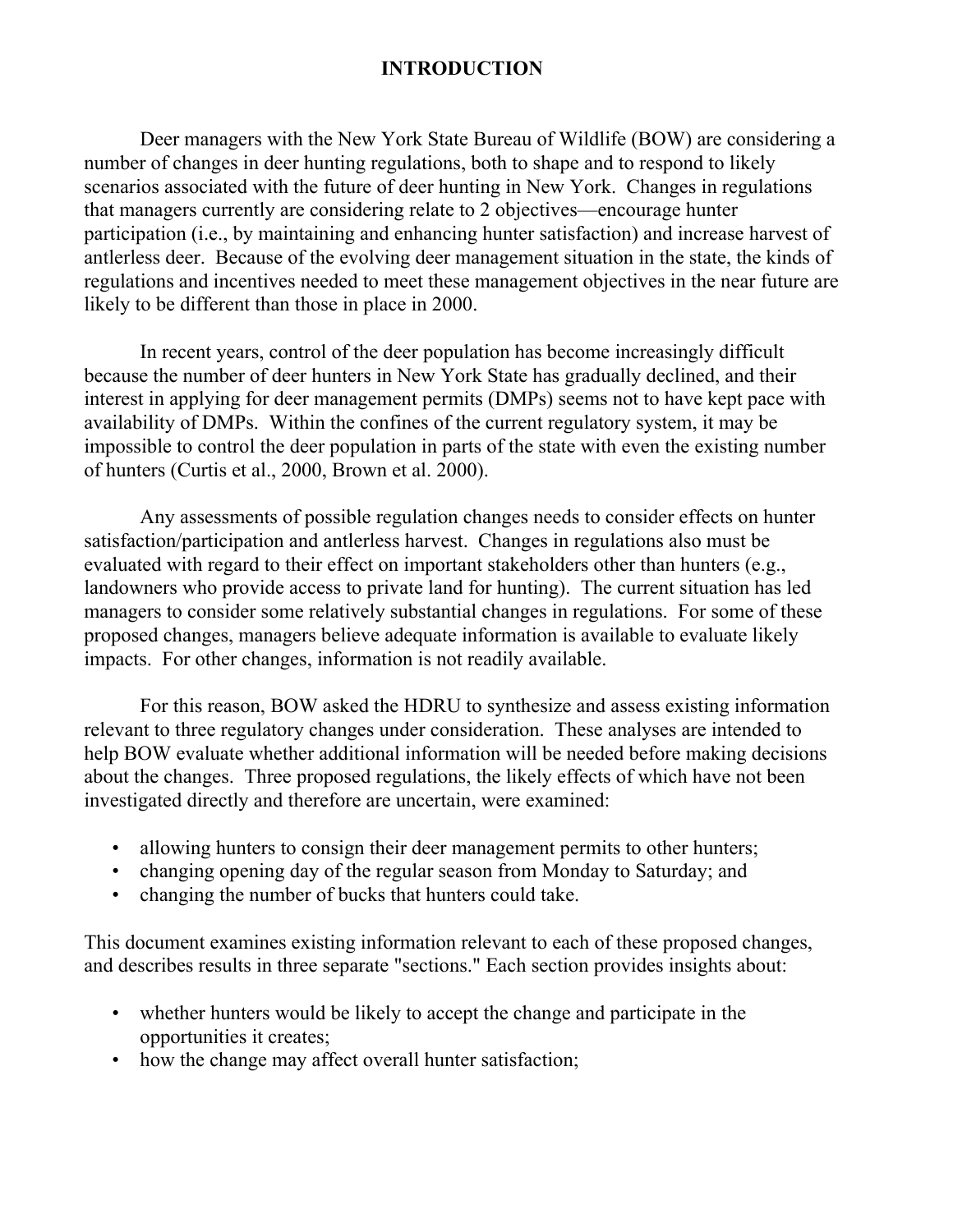- how the change may affect antlerless deer harvest;
- how other stakeholders likely would be affected;
- considerations for communicating about the change with various stakeholders;
- possible influence of a new license package or point-of-sale system on hunter acceptance and participation; and
- additional information needed to reduce uncertainty about likely outcomes.

For each proposed change, we also identified what we consider to be the most important unanswered questions about potential effects of the change. The analyses combine empirical data with professional judgment, and some speculation where data and experience are lacking. It is important to note that our effort was intended only to determine some of the effects that might be associated with the three possible regulation changes examined. We did not try to relate these effects to achievement of management objectives. That task requires the insight of BOW staff.

#### **SECTION ONE: DMP CONSIGNMENT**

Issuing deer management permits (DMPs)—special permits allowing hunters to take antlerless deer—is DEC's primary tool for controlling deer populations. Hunters apply for DMPs in specified regions—the number of DMPs issued depends on population objectives for each region. Currently, DMPs are nontransferable; they may only be filled by the hunter to whom they are issued. DEC is considering legalizing the consignment of DMPs from one hunter to another—hunters with unused DMPs could allow other hunters to fill them. DMP consignment would be intended to: (1) increase management capability by making it more likely that DMPs issued would be filled; and (2) provide additional recreational opportunities for hunters. Allowing DMP consignment, however, could also have drawbacks. This section examines the likely consequences of DMP consignment.

#### **Hunter Acceptance and Participation**

#### **Analysis:** *Most hunters would accept and take advantage of regulations allowing DMP consignment.*

- Some 56% of 1997 New York State deer hunters supported DMP consignment, outnumbering opponents (27%) by a two-to-one margin (Lauber and Brown, 2000a).
- Support for DMP consignment has increased since 1993 when supporters (41% of hunters) and opponents (42%) were evenly divided (Enck and Decker, 1995).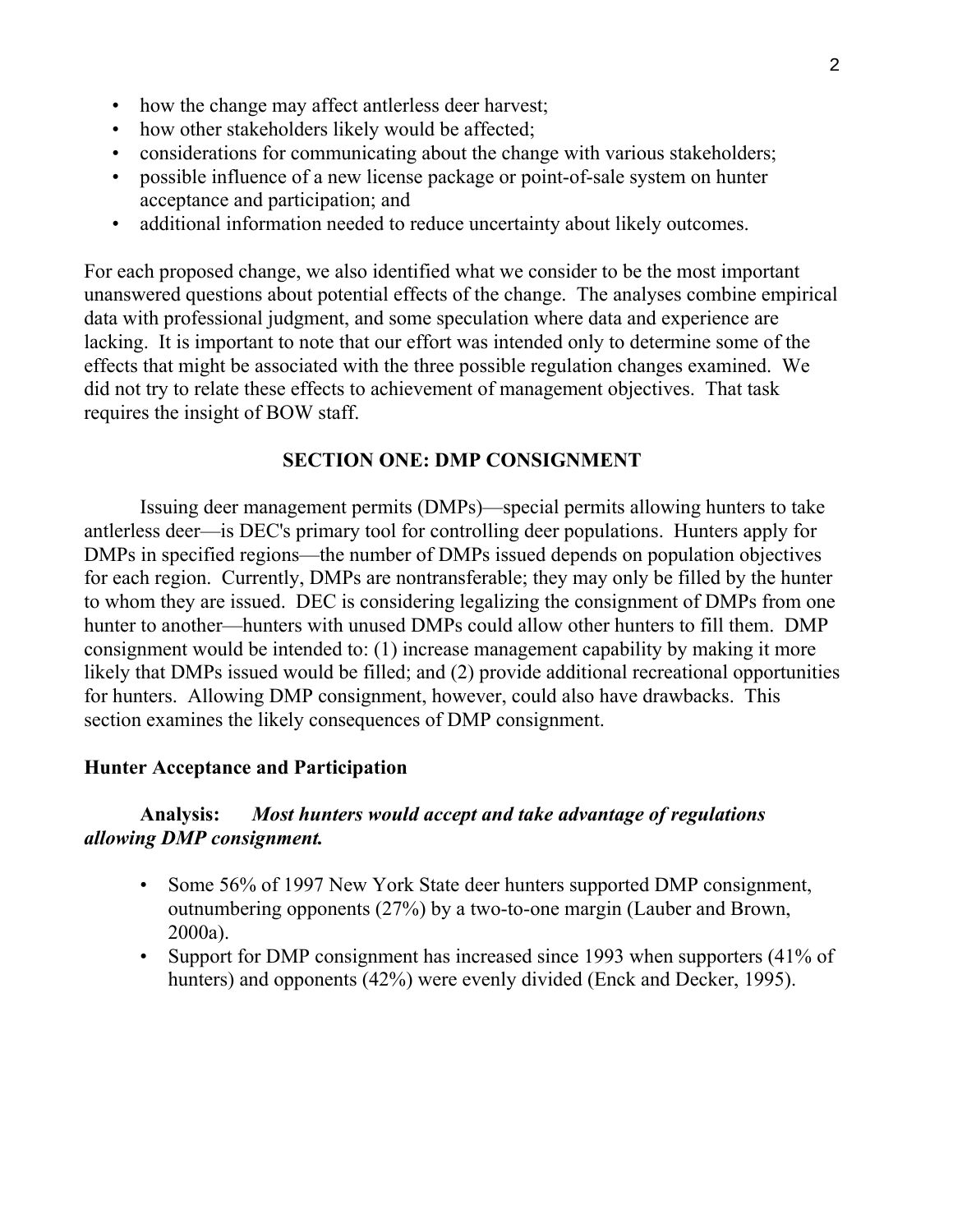- Nearly half (47%) of 1997 hunters said they would probably or definitely take advantage of DMP consignment—either by consigning a DMP or obtaining one. Only about one-quarter (27%) said they definitely would not participate (Lauber and Brown, 2000a).
- Using different methodology, Enck and Decker (1995) also estimated that about half (461/6) of hunters were likely to take advantage of DMP consignment. Hunters who would consign DMPs outnumbered those who wanted to obtain them by more than 3-to-1. Enck and Decker estimated that more than half of hunters (54%) would not participate in DMP consignment.

#### **Analysis:** *Approximately one-third of hunters could be expected to have their satisfaction increase and one-third could be expected to have their satisfaction decease if DMP consignment were legalized.*

- In a study of 1993 hunters, Enck and Decker (1995) found that DMP consignment would increase satisfaction for 33% and decrease satisfaction for 36%.
- We do not know the degree to which satisfaction would increase or decrease for consignors compared to consignees. Hunters obtaining DMPs from others would benefit more than consignors with respect to time spent afield. Some 70% of 1997 hunters said it was important for hunting regulations to increase the amount of time they could spend afield (Lauber and Brown, 2000b). An interest in increasing hunting opportunities was correlated with support for DMP consignment in that study.
- We believe that concerns about crowding, safety, and a fair distribution of the deer harvest are reasons why some hunters' satisfaction would decrease. Each of these concerns was important to at least 60% of 1997 deer hunters (Lauber and Brown, 2000b).

#### **Effect an Antlerless Deer Harvest**

#### **Analysis:** *Antlerless harvest would likely increase, although estimates of magnitude are difficult to make with confidence.*

• In a study of 1993 deer hunters, Enck and Decker (1995) estimated DMP consignment would increase the antlerless harvest by  $50\%$ <sup>1</sup>. To make this estimate, they multiplied the number of DMPs that hunters would try to obtain by the hunters' mean success at filling DMPs over the previous three years. This

 $1$ Above the system in place at that time (i.e., hunters could apply for up to 2 DMPs, but only in a limited number of units). In the intervening 8 years, the number of DMPs available has increased while the number of deer hunters has decreased. These trends reduce the transferability of the 1993 findings to the contemporary situation.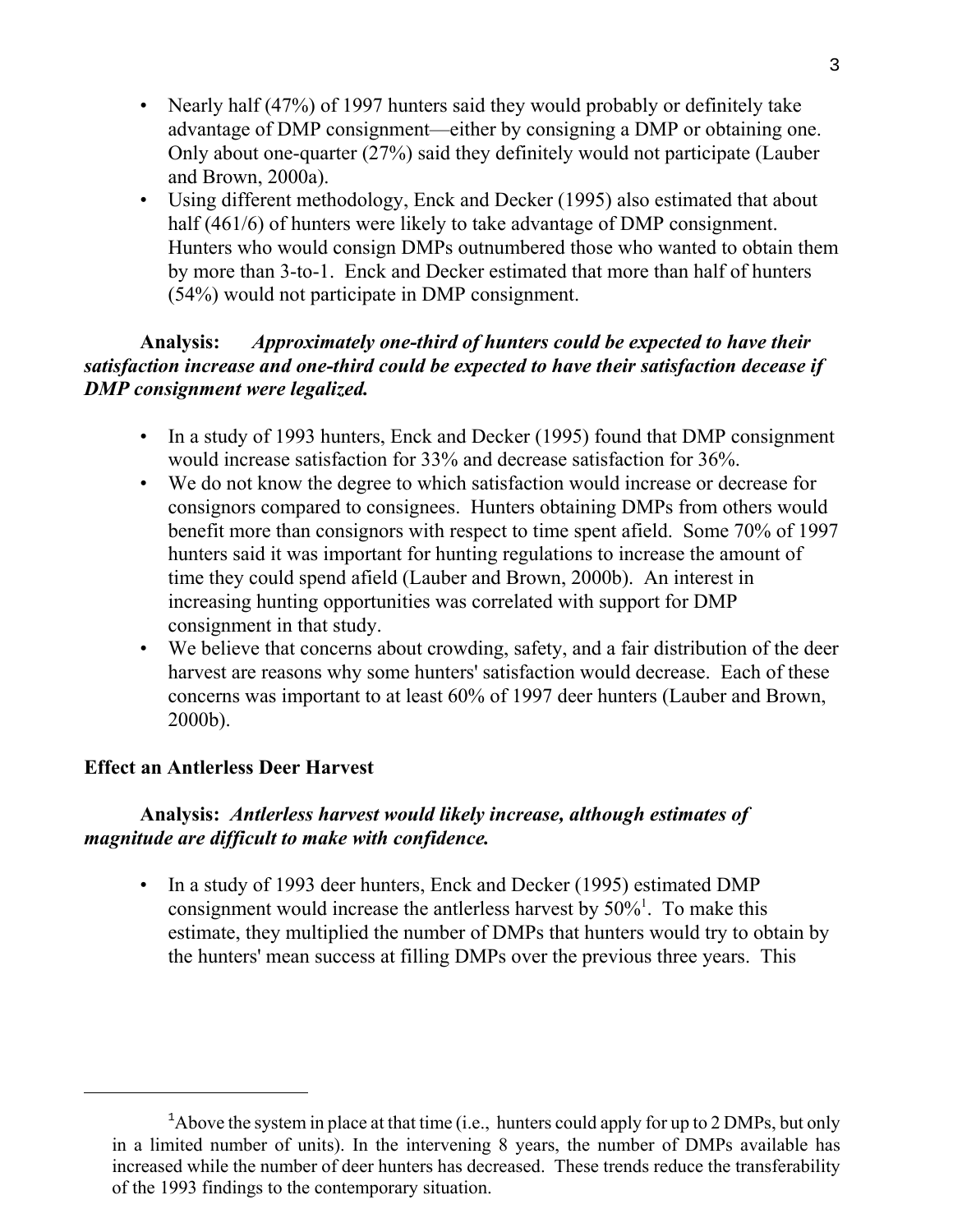estimate suggests that the impact of DMP consignment on antlerless deer harvest could be considerable.

- In calculating their estimate, Enck and Decker (1995) did not account for the possibilities that: (a) hunters might not be able to obtain all the DMPs they wanted; and (b) hunters' mean success at filling DMPs might decrease if they could obtain additional DMPs. Both of these factors could limit the increase in the antlerless deer harvest.
- If DMP consignment became legal, new inexperienced hunters might begin to apply for DMPs. For example, a hunter's spouse might apply intending to consign the DMP to the hunter (a practice that occurs illegally already). In general, we would expect DMPs obtained by new hunters to be less likely to be filled than DMPs obtained by existing hunters—they would effectively serve as additional DMPs for the existing hunters, and the rate of filling second DMPs is lower than the rate of filling first DMPs.

#### **Consideration of Other Stakeholders**

#### **Analysis:** *Landowners could be affected both positively and negatively by DMP consignment.*

- In many parts of the state, landowners experience considerable property damage by deer, and data from Dutchess County shows that rural landowners experiencing deer damage tend to want a reduction in the deer herd (Lauber and Brown, 2000b). If DMP consignment caused antlerless harvest to increase, landowners would benefit.
- The unauthorized use of private property for deer hunting is both prevalent and a concern for landowners (Siemer and Brown, 1993; Lauber and Brown, 2000b). Even landowners experiencing high levels of deer damage may be concerned about unauthorized use of their property for hunting. The expected increase in the amount of time that hunters might spend afield if DMP consignment is allowed could increase the unauthorized use of private property. Conceivably, DMP consignment could cause authorized use of property to increase to such a degree that it would begin to exceed landowners' tolerance.

#### **Analysis:** *Hunter associates (Stedman and Decker, 1993), nonhunters closely associated with the social world of hunting, would experience some benefits from DMP consignment.*

• Consignment would allow additional opportunities for hunter associates to become involved in the social world of hunting. Some could buy licenses and apply for DMPs with the intention of consigning them to others. Doing so might give them the opportunity to experience both utilitarian benefits (e.g., eating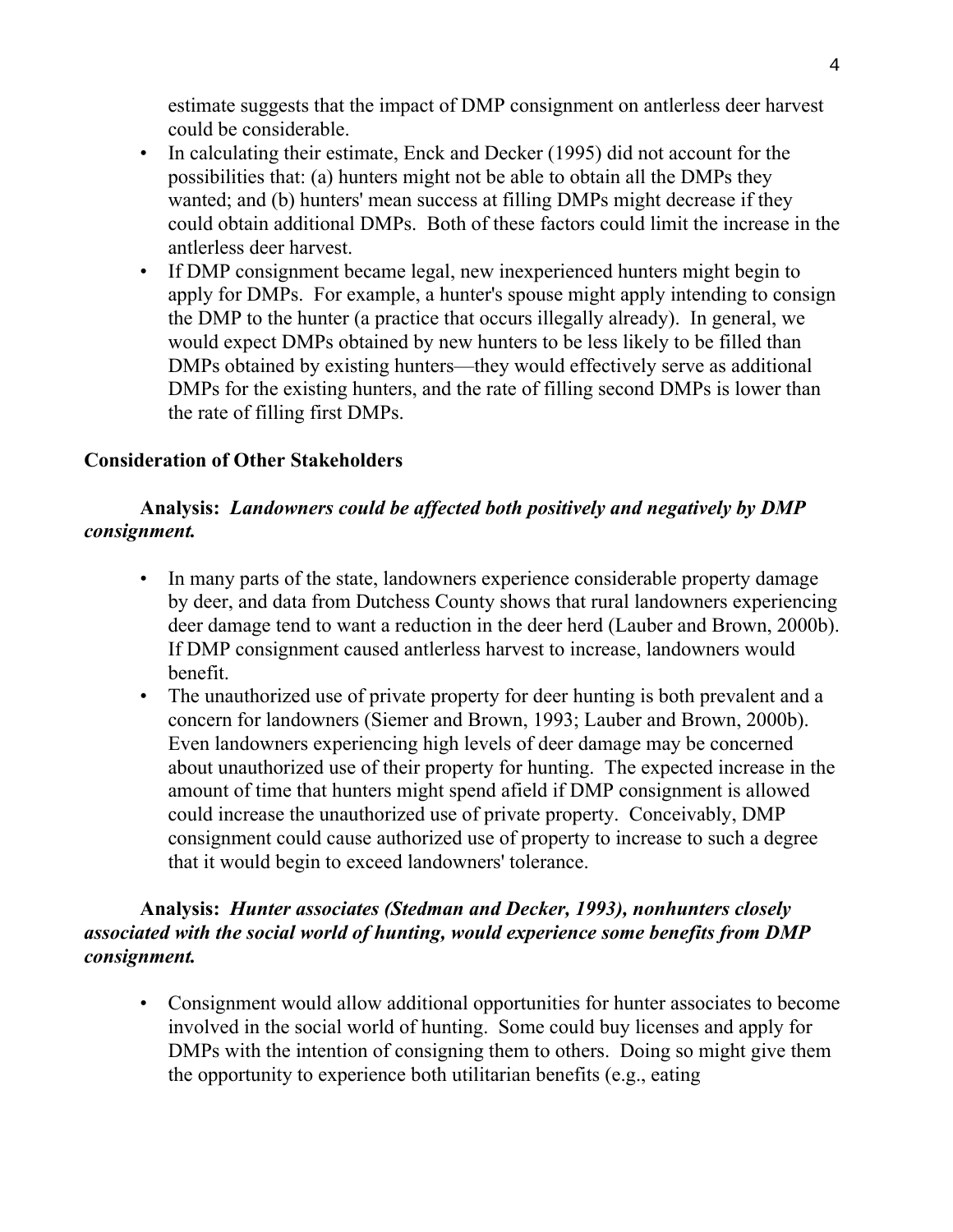venison) and increased sense of affiliation in the social world of hunting (e.g., vicarious contribution of deer to the larder).

#### **Communication Considerations**

#### **Analysis:** *Acceptance of DMP consignment by hunters and other stakeholders would be influenced by DEC communication.*

- Lauber and Brown (2000b) elicited 1997 deer hunters' opinions about DMP consignment—some hunters were presented with arguments for and against consignment, while others were not. Hunters who received the arguments for and against consignment had different opinions from those who did not.
- Lauber and Knuth (1996) showed that opinions about management alternatives are influenced not only by the pros and cons of these alternatives, but also by the extent to which they understand and accept the process used to make a decision. Lauber and Knuth (1996) recommended that communication about how a decision is being made be included as part of any important management decision-making process.
- The most effective communication strategies will rely on audience segmentation identifying the important characteristics and concerns of different stakeholder groups and tailoring communication to meet their needs (Stout and Knuth, 1995; Lauber and Knuth, 1998; Chase et al., 1999).

#### **Other Considerations**

#### **Analysis:** *The impacts of DMP consignment on antlerless deer harvest will depend on how it interrelates with other planned changes in the deer hunting system.*

- The new license package proposed for the 2001-2002 deer season would likely lower the number of DMP applications. Hunters who take as many deer as they want during the special seasons would not need to apply for DMPs. As a consequence, fewer DMP than expected might be applied for and thus available to consign, and the potential increase in the antlerless deer harvest from DMP consignment might be dampened.
- Because the computerized licensing system makes it easier to apply for DMPs, the number of DMP applications would likely increase—many "new" applicants would apply who had not done so previously. The likelihood of these new applicants filling or consigning their DMPs is hard to predict, however. We can only say that we would expect them to differ from previous applicants, but we do not yet have the data to say how they will differ.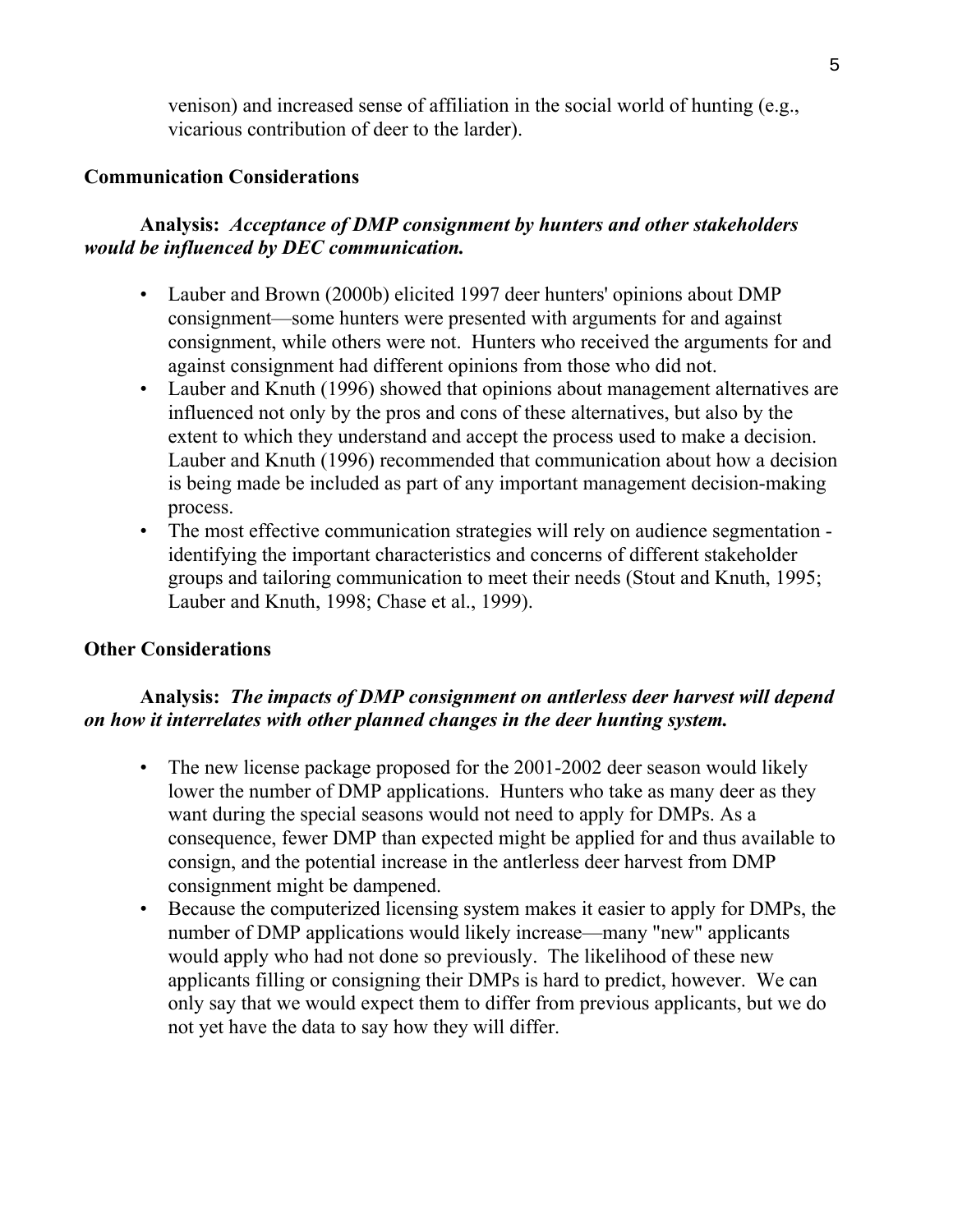#### **Additional Information Needs**

We identified a number of unanswered questions about DMP consignment. The most important of these are:

- Would DMP consignment increase DMP applications among: (a) existing hunters who previously had not applied for DMPs; and (b) new hunters?
- Would DMP consignment increase hunters' willingness to fill DMPs?
- How would the new license package affect the use of DMPs and the impacts of consignment?
- How would the computerized licensing system affect the use of DMPs and the impacts of consignment?

Any time significant changes are made to hunting regulations, old findings about deer hunter behavior may no longer be valid. This is particularly true when several changes are made simultaneously. Introducing major changes on an experimental basis in limited areas would allow exploration of how these changes in combination with other factors would influence hunter behavior.

#### **SECTION TWO: OPENING DAY ON SATURDAY**

Currently, the opening day of the regular deer season is the first Monday after November 15. Various proposals for changing the timing of opening day have been considered. One of these proposals would have opening day fall on a Saturday. The purpose of this switch would be to decrease the need for many people to miss work to participate on opening day and thereby increase the number of hunters who could go afield on opening day and, possibly, increase the deer harvest. This section explores the possible consequences of having opening day of the regular deer season fall on Saturday.

#### **Hunter Acceptance and Participation**

#### **Analysis:** *If opening day were changed from Monday to Saturday, the number of hunters participating on the first two days of the season probably would increase.*

• Data from Enck and Decker's (1991) study of 1989 deer hunters shows that 15% of those who hunted did not hunt on opening day. We assume that at least some of these would have liked to hunt on opening day, but were limited by work or school obligations—constraints that would also limit their participation on the second day of the season. Others may have hunted fewer hours than they wanted because of work or school. Switching opening day to Saturday, therefore, would likely eliminate a constraint on participation for some hunters.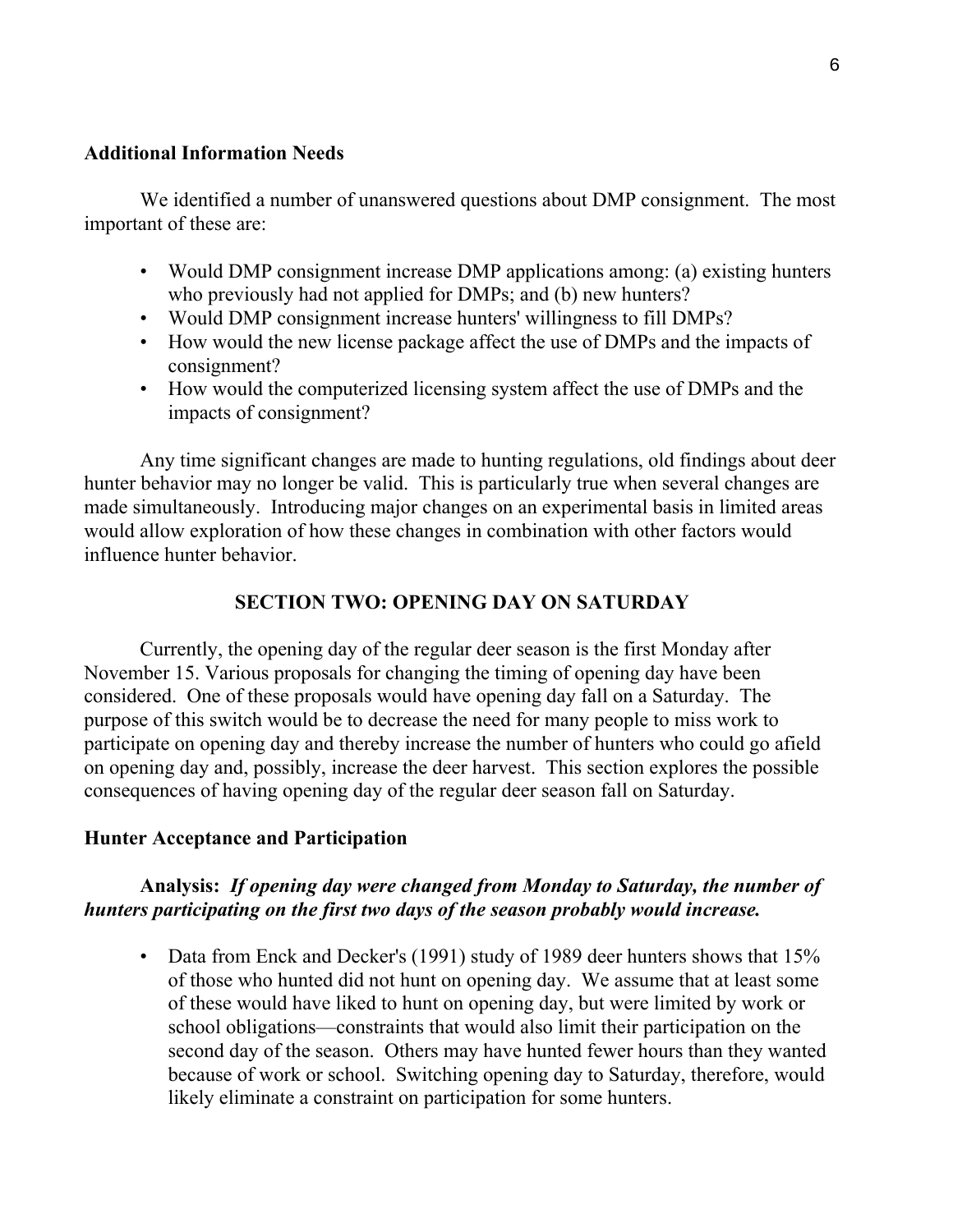#### **Analysis:** *Satisfaction would increase for some hunters, but decrease for others.*

- Presumably, satisfaction would increase for hunters who wanted to hunt opening day, but who were unable to do so previously because of work or school. Some 55% of deer hunters think it is important to increase hunting opportunities for those who have trouble taking time off work (Lauber and Brown, 2000c).
- Crowding would increase if more hunters were afield on opening day, and this would decrease satisfaction for many hunters. Enck and Decker (1991) found that "seeing a lot of hunters" while hunting was a primary source of dissatisfaction for 1989 deer hunters. However, the number of deer hunters decreased roughly 8.1% between 1989 and 1997. Given this decline, switching to a Saturday opening day today likely would not result in a large increase in hunters afield. Enck and Decker's (1991) data indicate that about 535,400 deer hunters were in the field on opening day in 1989. If: (1) the same percentage of license buyers hunted in 1997 as in 1989; and (2) a Saturday opening day allowed approximately half of those who previously could not hunt on opening day to hunt—approximately the same number of hunters would have been in the field in 1997 with a Saturday opening day as in 1989 with a Monday opener. Nevertheless, even with the overall lower levels of participation on opening day in 1997 bversus 1989, Lauber and Brown (2000c) reported that 60% thought it was important to reduce crowding in 1997.
- Switching opening day to Saturday could potentially disrupt some hunters' traditional preparations for the hunting season. Enck and Decker (1989) reported that getting ready for the hunting season (e.g., getting firearm or bow ready, practicing with a firearm or bow, planning a hunt, and preseason scouting) was a primary source of satisfaction for hunters. Indeed, More (1979) found that many hunters spent more time preparing for the season than hunting during it. A Monday opening day allows hunters to use the weekend before the season for these preparations. These preparations could be more difficult with a Saturday opening day.
- No direct data on deer hunters' preferences for opening day are available. However, Siemer et al. (1995) found that turkey hunters had mixed feelings about a weekend opening day. Thirty-one percent agreed that opening turkey season on a weekend would make it more enjoyable, but 39% disagreed. Fifty-eight percent agreed that a weekday opener made turkey hunting safer, while only 22% disagreed.

#### **Effect on Antlerless Deer Harvest**

**Analysis:** *A Saturday opening day could increase the antlerless deer harvest.*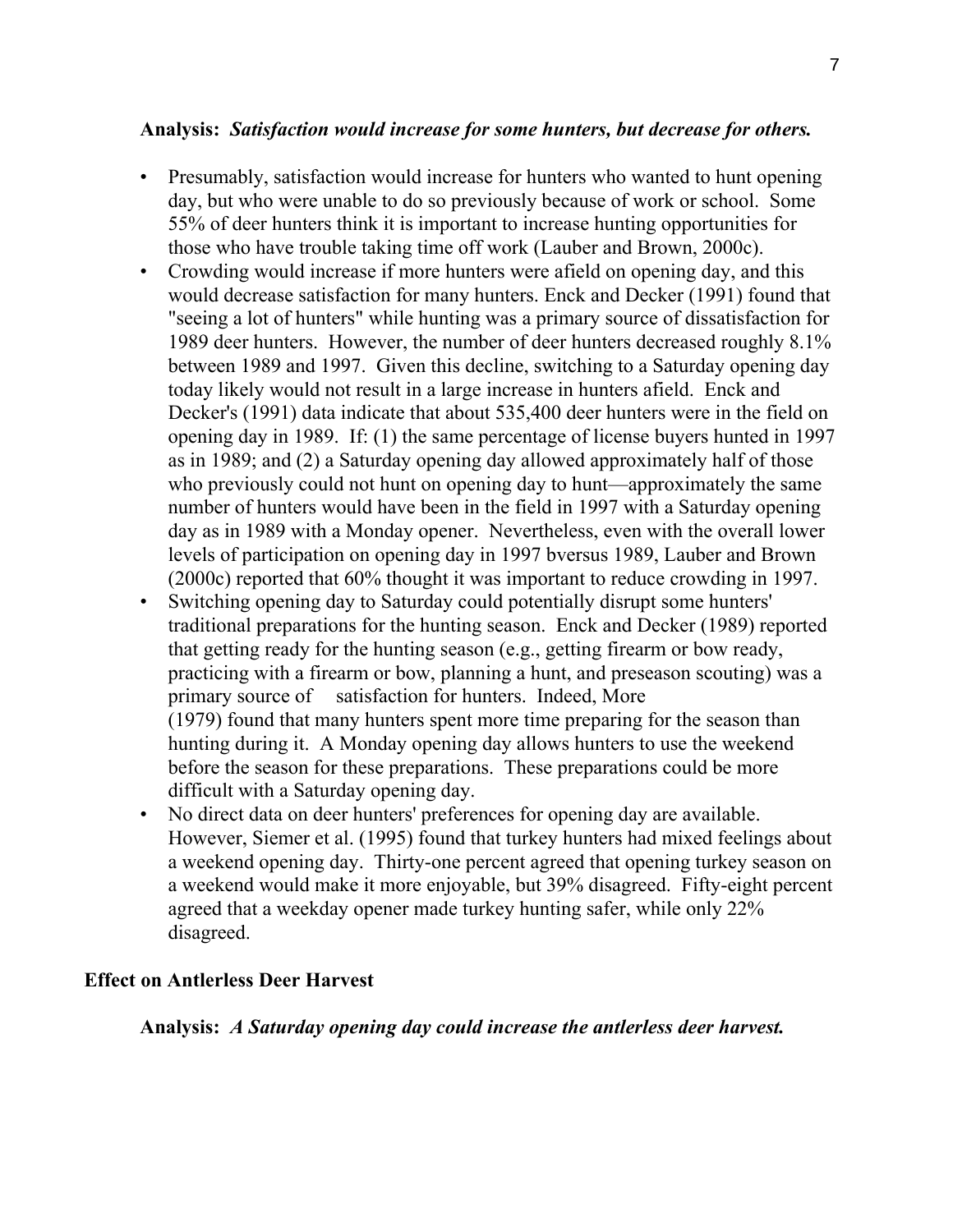- A series of assumptions allows us to estimate the potential increase in antlerless deer harvest with a Saturday opening day. Enck and Decker's (1991) data show that 75% of license buyers (85% of those who actually hunted in 1989) hunted for an average of 6 hours each on opening day; 83% of license buyers (94% of those who hunted) hunted for an average of 43 hours each for the rest of the season. For these analyses, we assume that these percentages have not changed since 1989.
- Using these figures and NYSDEC (2000) data on buck tags and DMPs filled during each day of the 1999 season, we can estimate that 5.4 bucks are taken and 6.0 DMP's are filled for each 1,000 hunter hours on opening day. Some 1.1 bucks are taken and 2.8 DMPs filled for each 1,000 hunter hours during the rest of the regular season. For these analyses, we assume that these harvest rates would not change if New York State switched its opening day from Monday to Saturday.
- If switching opening day from Monday to Saturday allowed approximately twothirds of those who previously could not hunt on opening day to hunt—and if our other assumptions hold—the buck harvest would increase by 4% and the rate of filling DMPs would increase by 2%.

#### **Consideration of Other Stakeholders**

#### **Analysis:** *Landowners could be affected both positively and negatively by a Saturday opening day.*

- In many parts of the state, landowners experience considerable property damage by deer, and data from Dutchess County shows that rural landowners experiencing deer damage tend to want a reduction in the deer herd (Lauber and Brown, 2000b). If a Saturday opening day caused antlerless harvest to increase, landowners would benefit.
- The unauthorized use of private property for deer hunting is both prevalent and a concern for landowners (Siemer and Brown, 1993; Lauber and Brown, 2000a). Even landowners experiencing high levels of deer damage may be concerned about unauthorized use of their property for hunting. The increase in the number of hunters afield expected on a Saturday opening day could increase the unauthorized use of private property. A possible caution associated with a Saturday opening day could be that even authorized use of property might increase to such a degree that it would begin to exceed landowners' tolerance.

#### **Additional Information Needs**

The most important unanswered questions about switching to a Saturday opening day are: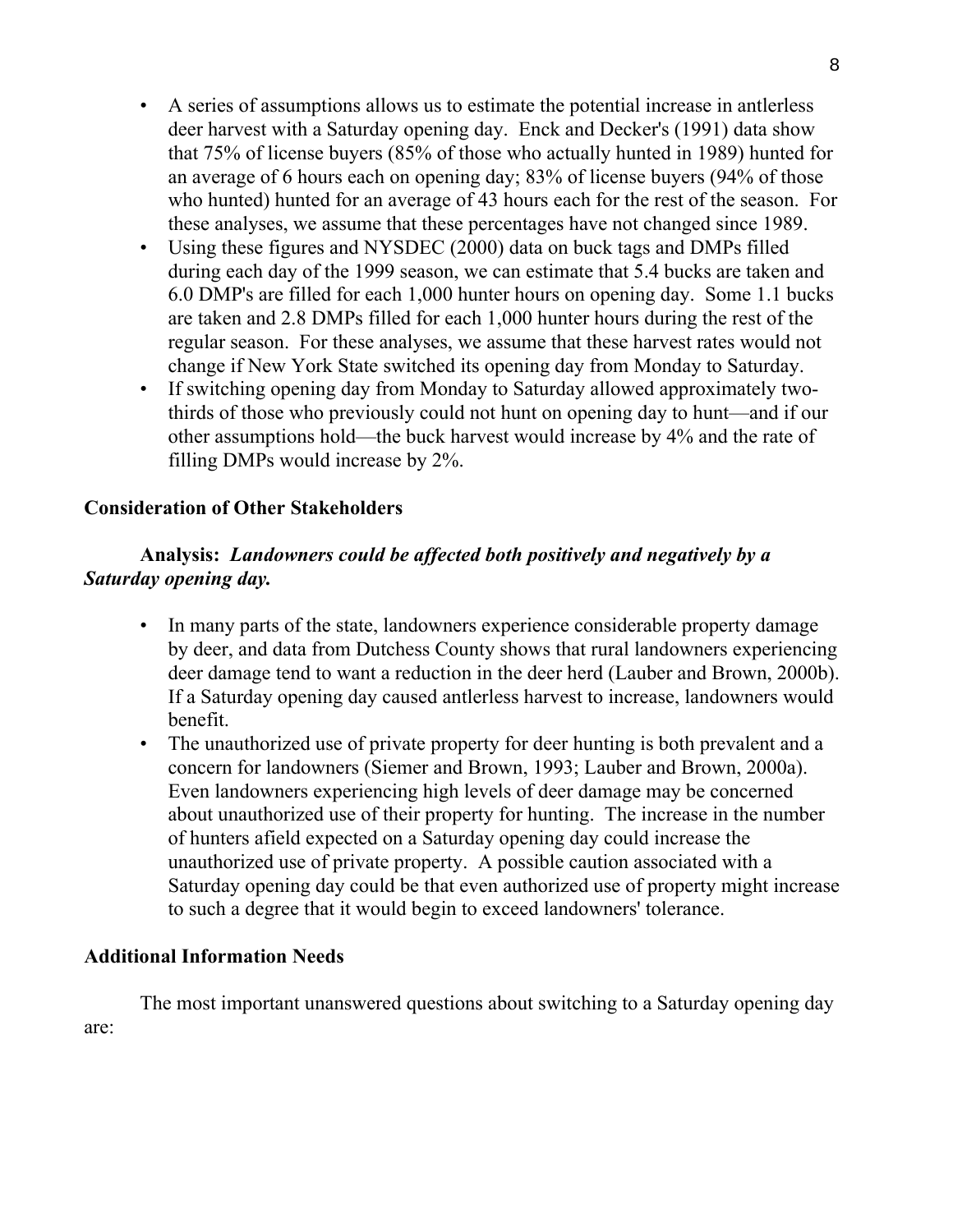- Would deer hunters support a switch to a Saturday opening day? We do not have information that allows accurate prediction of the balance of trade-offs between those hunting satisfactions that would increase versus those that would decrease (i.e., net satisfaction resulting from the change).
- What percentage of hunters do not hunt (or hunt less than they would like) on opening day because of work or school constraints? Would these hunters participate in a Saturday opening day? What effect would this have on the number of hunters afield on opening day?

#### **SECTION THREE: CHANGES IN BAG LIMITS FOR BUCKS**

Both the current license package and the proposed license restructuring package provide a 1-buck bag limit for resident regular season-only hunters, SZ muzzleloader-only hunters, and regular season-SZ muzzleloader hunters. Both packages provide a 2-buck-bag limit for hunters who hunt during >1 special seasons (early archery, late archery, or muzzleloader) or >1 special season and the regular firearms season. Some resident hunters have expressed interest in having the opportunity to bag up to 3 bucks annually, as nonresidents currently have if they hunt during archery, muzzleloader, and regular firearms seasons. However, considering that deer populations are at or above target levels in some areas of the state, DEC may need to consider the possibility of restricting all hunters to a 1 buck bag limit and increasing opportunities for antlerless harvest in some areas.

This section explores possible influences of different buck bag limits on hunters' interest in harvesting antlerless deer. Only resident hunters are considered in this section. Where data existed, we conducted analyses for 3 groups: (1) all deer hunters, (2) those who currently exercise hunting options that have a 1-buck bag limit (referred to as "firearmsonly" deer hunters), and (3) those who currently exercise hunting options that collectively have a 2-buck bag limit (referred to as "special-seasons" deer hunters). These distinctions among hunters help us understand the effects of modifying buck bag limits.

#### **Hunter Acceptance and Participation**

**Analysis:** *Limiting all resident hunters to a 1-buck bag limit statewide would change the bag limit of about 37% of deer hunters under the current license package and 45% of hunters under the proposed license restructuring package. Offering all deer hunters a 3-buck bag limit statewide would increase the buck bag limit for all resident hunters under the current license package, and 55% under the proposed package.*

• Under the current license package:

63.5% of deer hunters have a 1-buck bag limit because they choose to hunt only during the regular firearms season (55.0%) or regeular and muzzleloader seasons  $(8.3\%)$ , or muzzleloader only  $(0.2\%)$ .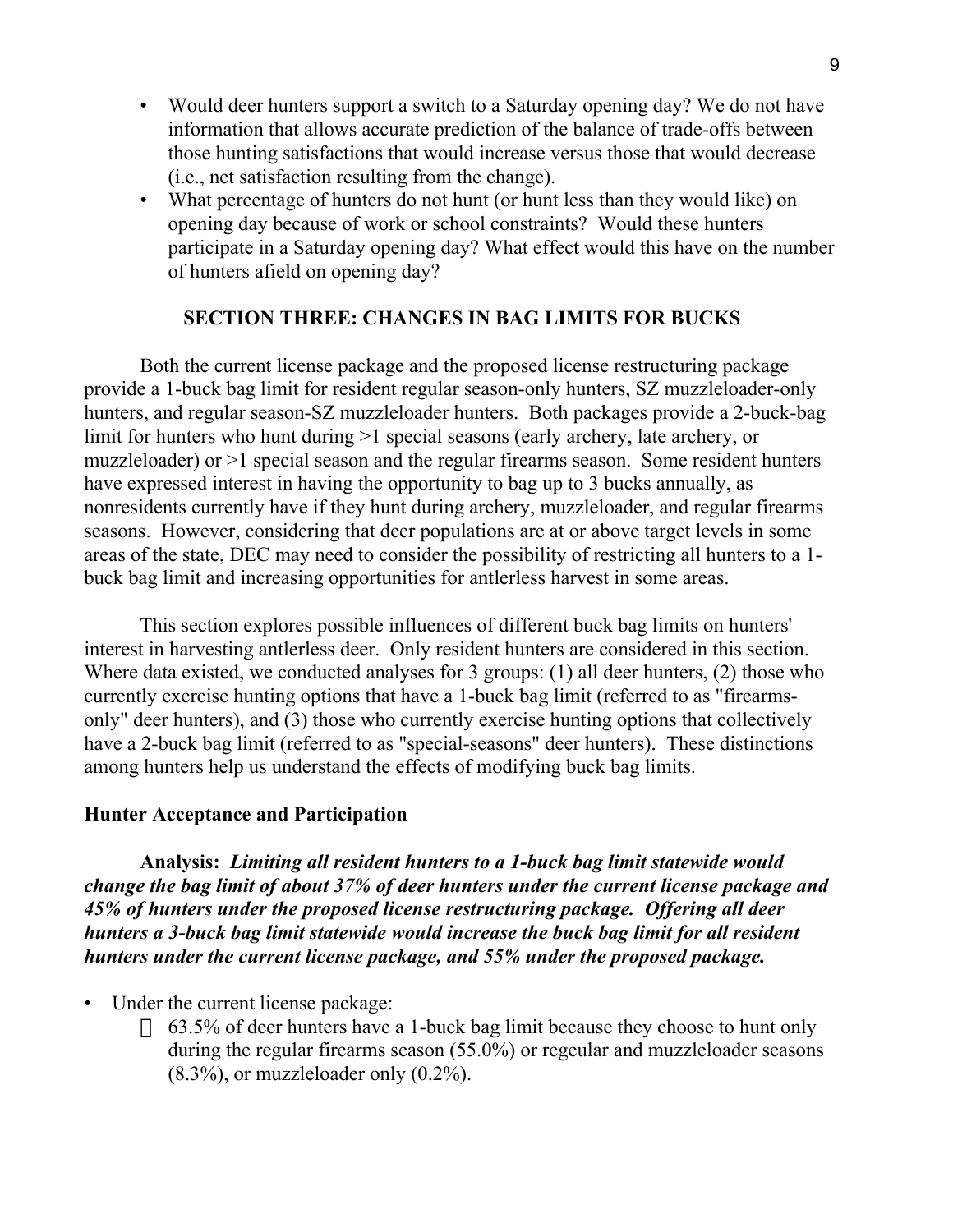36.5% of deer hunters have a 2-buck bag limit because they hunt in >1 special seasons or >1 special seasons and regular firearms season (Lauber and Brown 2000c).

No resident deer hunters have a 3-buck bag limit.

• Under the proposed license-restructuring package:

55.0% of hunters would have a 1-buck bag limit (firearms-only hunters), assuming no changes in implement types used due to the new package. 45.0% of hunters would have a >2-buck bag limit because they participate in at least 1 special season, assuming no changes in implement types used due to the new package.

#### **Analysis:** *The total number of resident deer hunters is unlikely to be influenced substantially by either restricting all hunters to a 1 -buck bag limit or giving all hunters a 3-buck bag limit.*

- Although hunting opportunity in general can influence whether someone goes hunting in a given year, few deer hunters take advantage of existing bag limits. In 1997, only 36.5% of resident hunters with a 1-buck bag limit harvested a buck, and only 11.4% with a 2-buck bag limit harvested 2 bucks (Lauber and Brown 2000c).
- Data are lacking about the amount of influence that buck (or doe) bag limits have on participation by deer hunters in New York (Brown and Connelly 1994). Indeed, factors other than hunting regulations (i.e., miles of interstate highway [an index to access at the landscape scale], buck harvest the previous year, number of licenses sold the previous year, nonagricultural employment [an index to occupational distance from the land], and license cost) have the greatest influence on year-to-year participation. Although relevance to deer hunting is unknown, we note that, regulatory factors other than bag limit (e.g., season length, timing of the season) have been shown to have the greatest influence on whether duck hunters continue to hunt annually or drop out of waterfowl hunting altogether (Enck et al. 1993).

#### **Analysis:** *The percentage of resident firearms-only vs. special-seasons deer hunters is unlikely to be influenced substantially by either restricting all hunters to a 1 buck bag limit or giving all hunters a 3-buck bag limit.*

• The percentage of special-seasons hunters among license buyers increased from 30.4% in 1989 (Enck and Decker 1991) to 35.6% in 1994 (Enck and Decker 1995) to 45.0% in 1999 (Lauber and Brown 2000c). Reasons for this increase have not been studied explicitly in New York State. However, similar increases in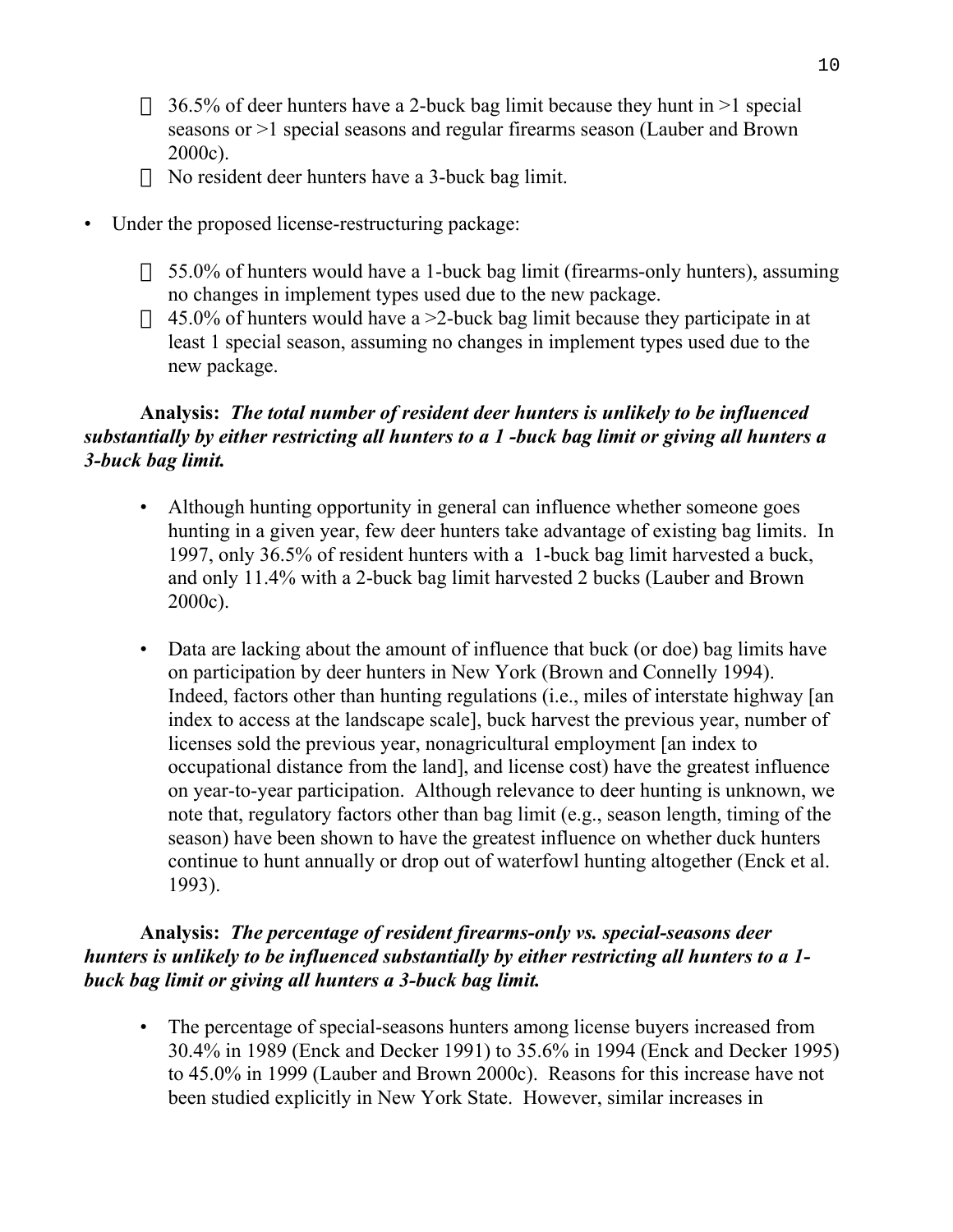special-seasons participation have been documented in other states such as Pennsylvania where buck bag limits probably have not changed (USFWS 1997). This suggests that the increase in special-seasons hunters is related to factors other than buck bag limit.

**Analysis:** *No data are available to assess the affect of restricting or liberalizing buck bag limit on hunter acceptance or satisfaction.*

#### **Effect on Antlerless Deer Harvest**

#### **Analysis:** *Antlerless harvest will decrease as buck bag limit is increased.*

- Both firearms-only and special-season hunters already can harvest more total deer and antlerless deer under the current system than they desire to harvest. On average, firearms only hunters desire to harvest 2.5 total deer (1.6 bucks, and 0.9 antlerless deer) while special-seasons hunters desire to harvest 3.1 total deer (1.7 bucks, and 1.6 antlerless deer) (Lauber and Brown 2000c).
- The fewer deer that hunters want to harvest, the more likely they are to have a buck preference. The impact of this buck preference is magnified because most hunters want to harvest relatively few deer as described above. This is true for both special-seasons hunters (Figure 1) and firearms-only hunters (Figure 2). Thus, increasing buck bag limit likely will decrease antlerless harvest as those who prefer to harvest bucks will meet their desires for total deer bagged with bucks.
- The same relationships occur at smaller scales—even for hunters who self-select to hunt on parcels requiring antlerless harvest prior to gaining an opportunity to hunt bucks. Starting in 1999 at the Arnot Forest, hunters were required to harvest 2 antlerless deer prior to harvesting a buck (if a hunter harvests an antlerless deer 1 year, that total carries over to subsequent years until the hunter bags 2 antlerless deer and becomes buck eligible). Most (65%) of the hunters responding to a survey in 2000 had a clear buck preference despite a willingness to harvest several antlerless deer in a single season (Enck and Brown In prep (a)). Only for hunters willing to harvest 5 antlerless deer in a single season (8% of all hunters) did, the proportion of hunters with an antlerless preference exceed the proportion with a buck preference (Figure 3).
- Deer hunters from the general public (i.e., not military personnel or staff) who hunt on the West Point Military Reservation have been required for several years to harvest 1 antlerless deer prior to harvesting a buck. Most (89%) of the hunters responding to a survey in 2000 had a clear preference to harvest bucks despite a willingness to harvest up to 5 antlerless deer in a single season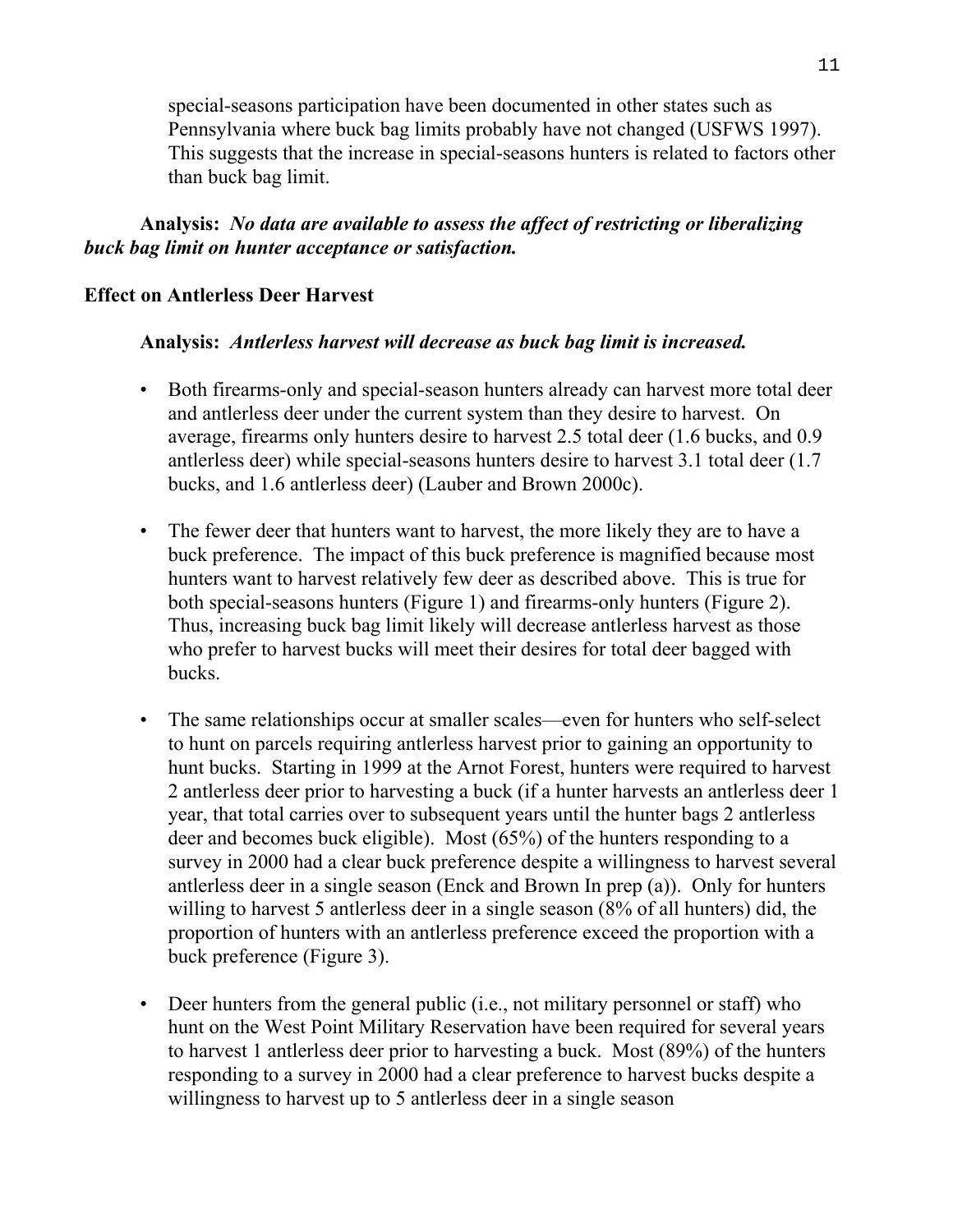

Figure 1. Comparison of total number of deer that 1997 New York special-seasons hunters said they were willing to harvest in a single season, with proportion of hunters who have a buck preference, doe preference, or no preference.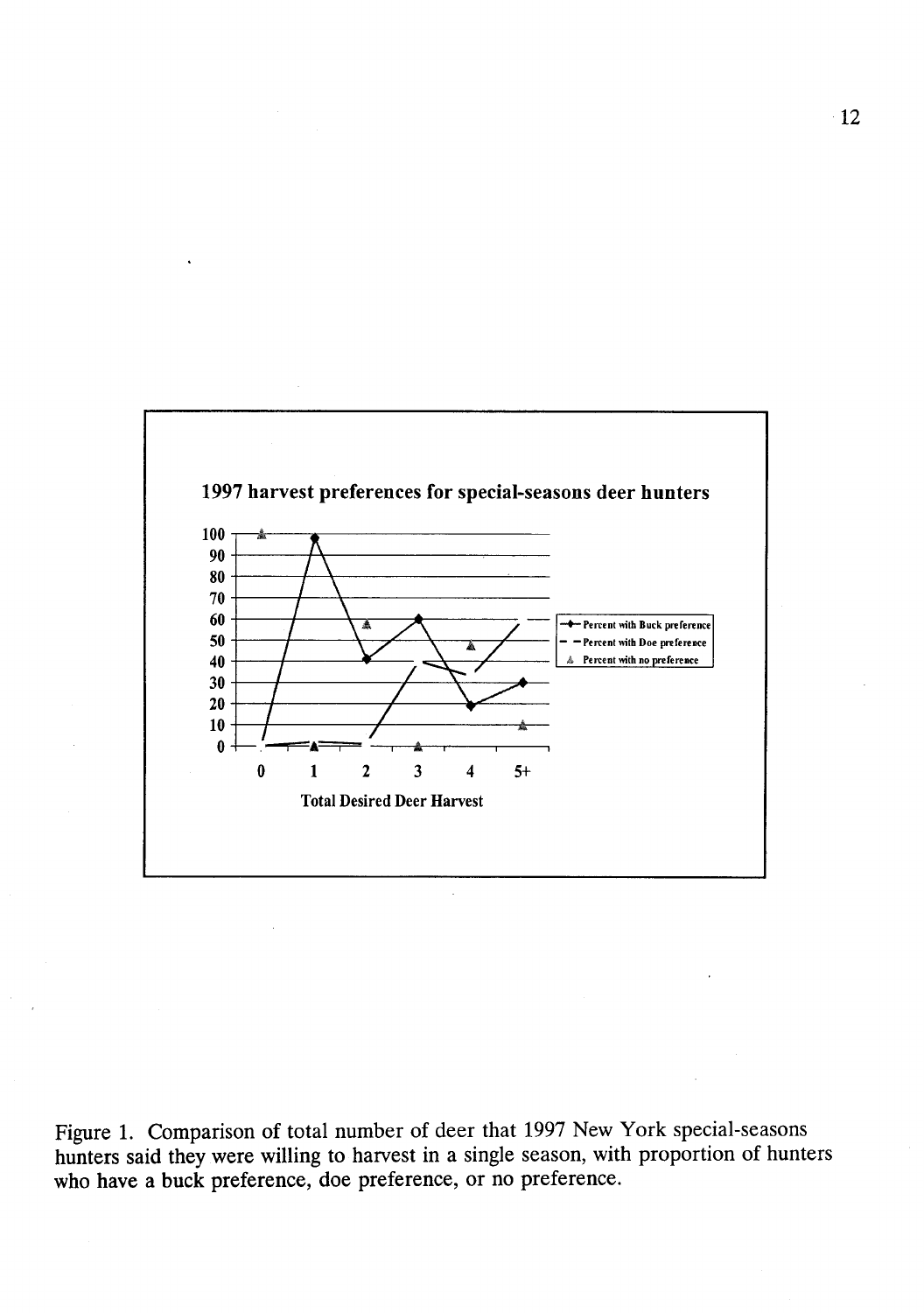

Figure 2. Comparison of total number of deer that 1997 New York firearms-only hunters said they were willing to harvest in a single season, with proportion of hunters who have a buck preference, doe preference, or no preference.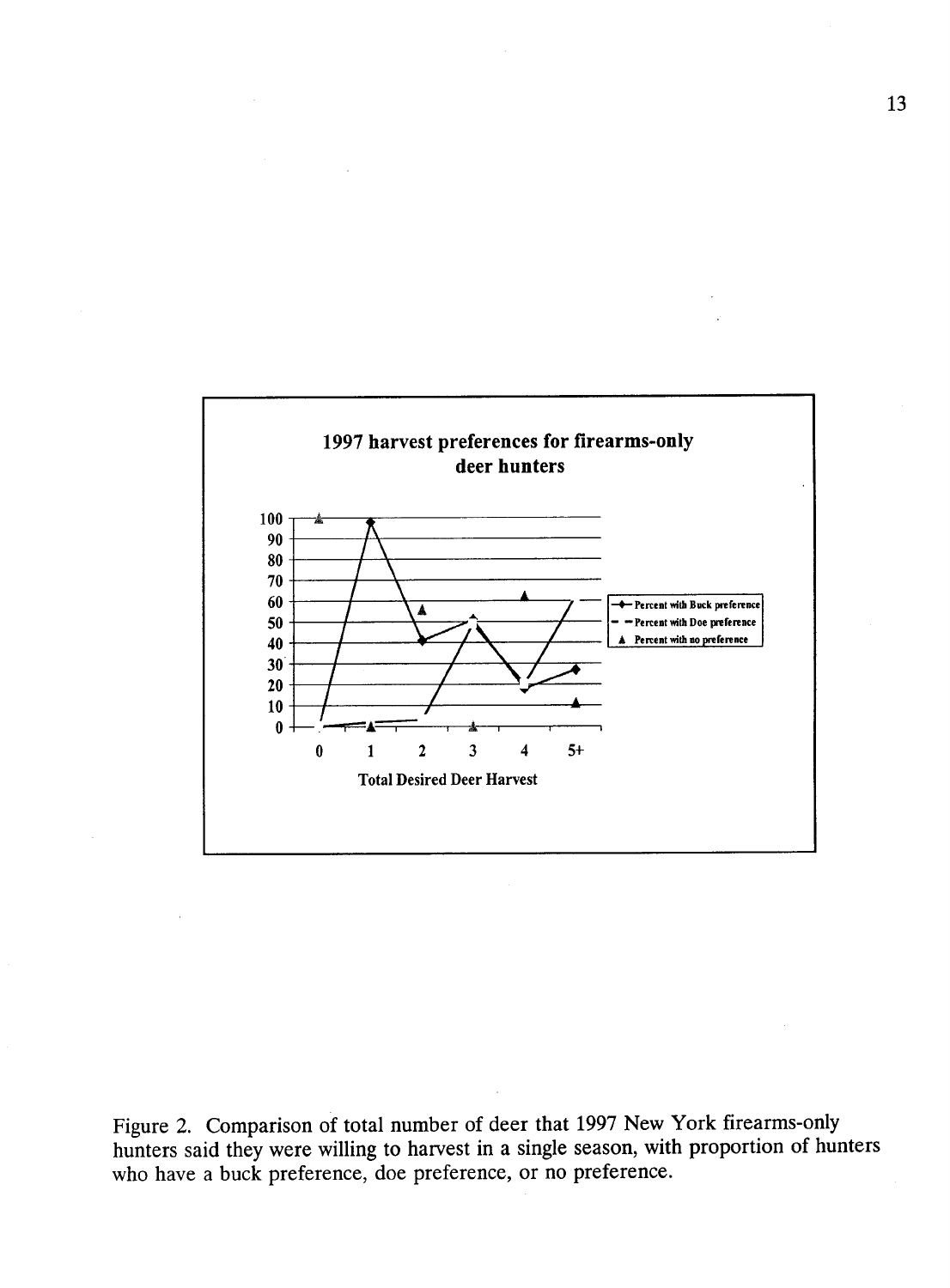

Figure 3. Comparison of number of antierless deer that hunters at the Arnot Forest said they were willing to harvest in a single season, with proportion of hunters who have a buck preference, doe preference, or no preference.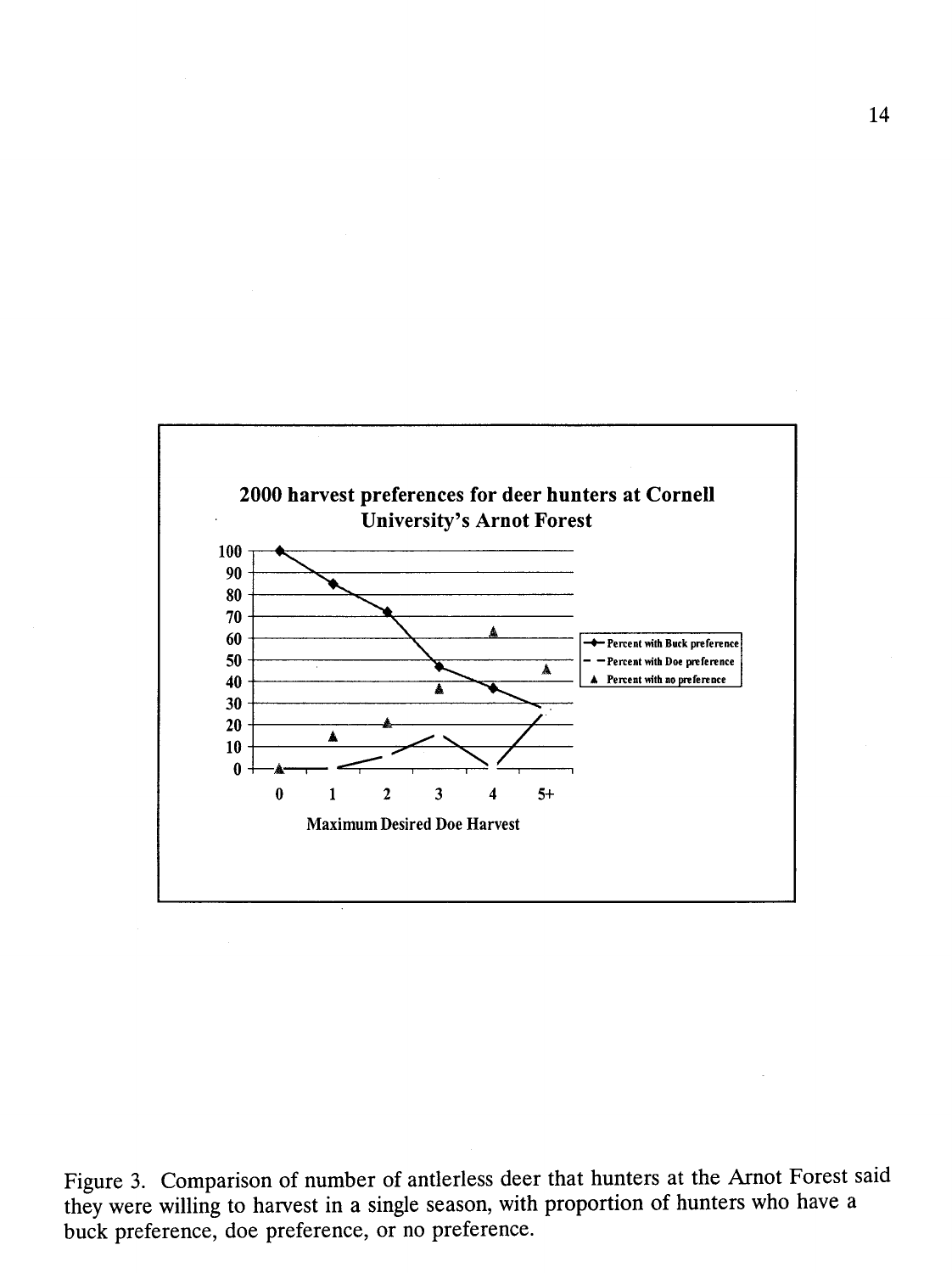(Enck and Brown In prep (b)). The proportion of hunters with an antlerless preference never exceeded the proportion with a buck preference regardless of the number of antlerless deer that the hunters were willing to harvest in a single season (Figure 4). Unlike statewide hunters or those hunting at the Arnot, the proportion of West Point hunters with an antlerless preference decreased as hunters' willingness to harvest antlerless deer increased, perhaps because they saw antlerless harvest as an incentive for getting a chance to take a mature buck.

#### **Analysis:** *Implementing a 1-buck bag limit for all hunters likely would increase antlerless harvest compared to the current situation.*

- In 1997, special-seasons hunters harvested more bucks and more antlerless deer on average compared to firearms-only hunters (Lauber and Brown 2000c). Thus, restricting special-seasons hunters to a 1-buck bag limit could shift some of their harvest to the antlerless segment of the deer population assuming they would harvest about the same number of total deer. If every special-seasons hunter who harvested 2 bucks in 1997 were restricted to a 1 buck bag limit and harvested 1 extra antlerless deer, the statewide total antlerless harvest would increase by about 25,000.
- Antlerless harvest likely would not change for firearms-only hunters given that they currently have a 1-buck bag limit.

#### **Analysis:** *Implementing either a 2-buck or 3-buck bag limit for all hunters likely would decrease antlerless harvest compared to the current system.*

- With a 2-buck bag limit, no change would be expected in antlerless harvest for special-seasons hunters because they already have a 2-buck bag limit.
- With a 2-buck bag limit, antlerless harvest by regular season hunters likely would decrease because of the relatively small total number of deer that hunters desire to harvest and their preference for harvesting bucks.
- In 1997, most firearms-only hunters  $(62.8\%)$  desired to harvest  $\leq$  total deer (Lauber and Brown 2000c). Of these firearms-only hunters, 61.6% had a clear preference to shoot bucks.
- Among firearms-only hunters who desired to harvest 1 total deer and who had a buck preference, 24.0% harvested a buck and 24.0% harvested 1 antlerless deer.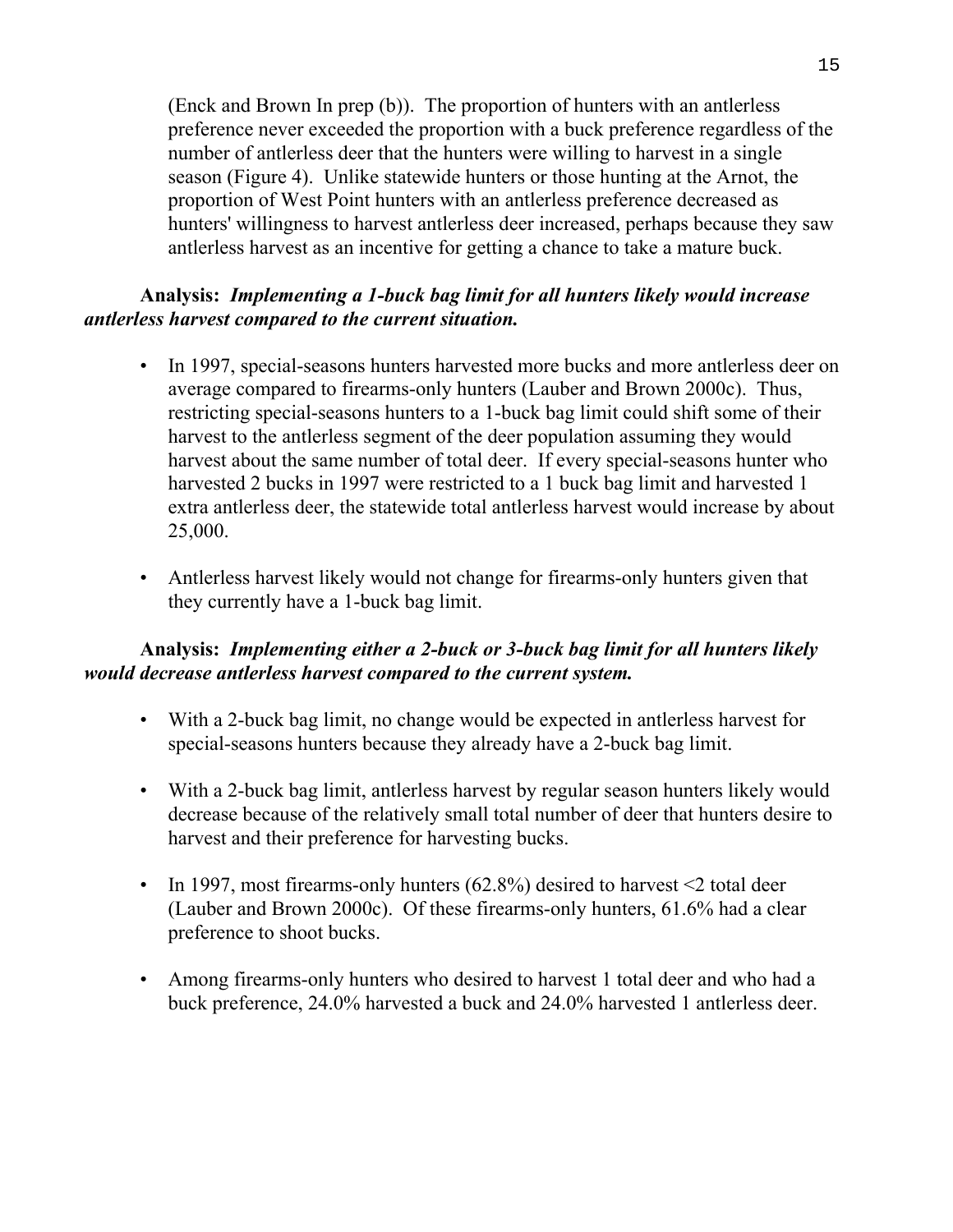

Figure 4. Comparison of number of antierless deer that hunters at the West Point Military Reservation said they were willing to harvest in a single season, with proportion of hunters who have a buck preference, doe preference, or no preference.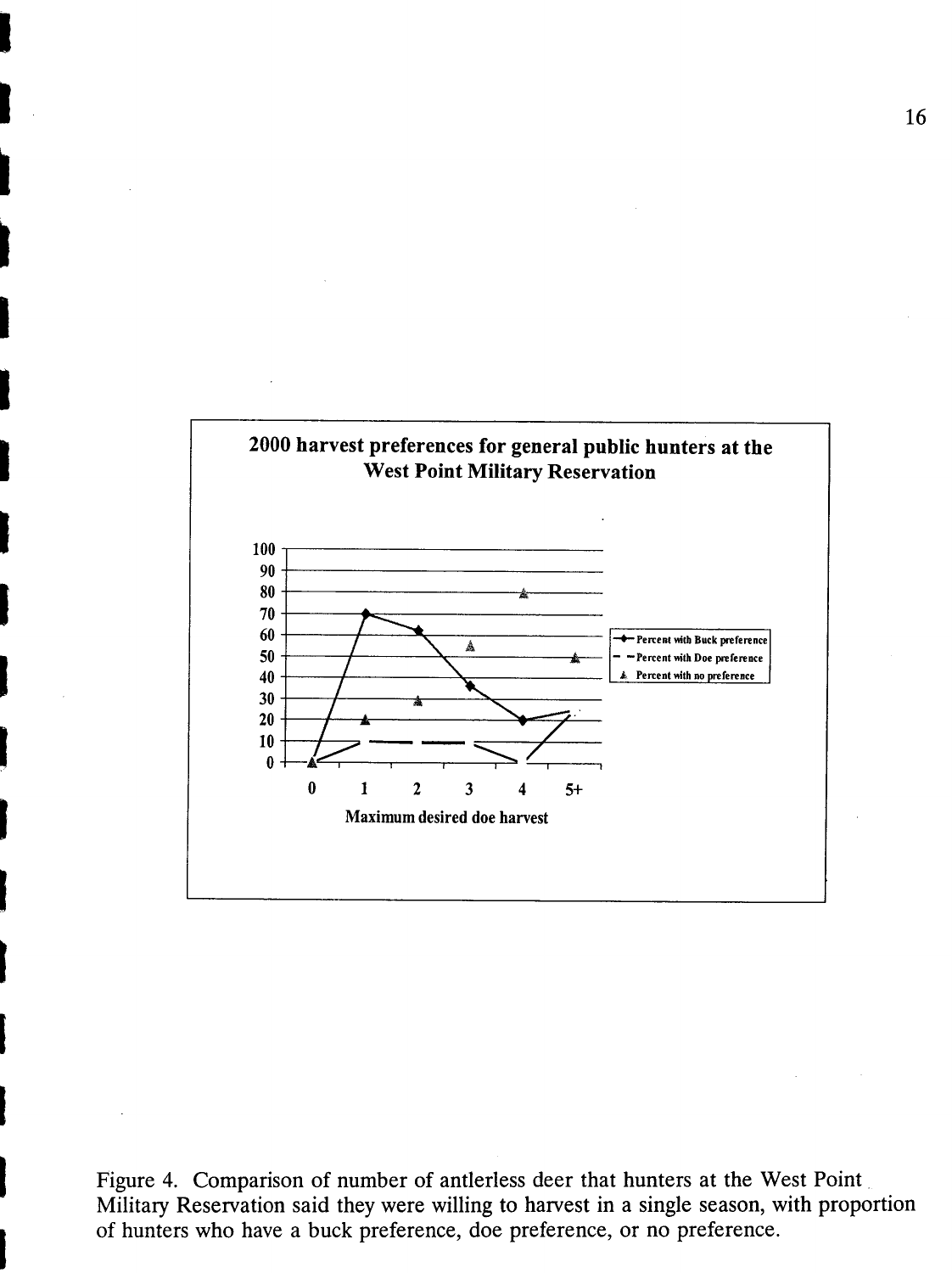- Among firearms-only hunters who desired to harvest 2 total deer and who had a buck preference, 66.7% harvested 1 buck, 0.0% harvested 2 bucks (none could legally), 53.0% harvested 1 antlerless deer, and 0.0% harvested 2 antlerless deer (Lauber and Brown 2000c).
- In 1997, among firearms-only hunters who desired to harvest >3 total deer and who had a buck preference, 44% harvested I buck, none could or did harvest more than 1 buck, 61% harvested no antlerless deer, 33% harvested 1 antlerless deer, and 6% harvested 2 antlerless deer (Lauber and Brown 2000c).
- Data from the Arnot Forest (Enck and Brown In prep (a)) and West Point (Enck and Brown In prep (b)) suggest that requiring antlerless harvest prior to buck harvest might be used to ameliorate the impact of increasing the buck bag limit—at least at small geographic scales. Required harvest of antlerless deer might be used as an incentive for hunters who want to harvest few total deer and have a clear buck preference.

#### **Consideration of Other Stakeholders**

#### **Analysis:** *Landowners who desire lower deer populations on their private lands may be impacted negatively if buck bag limits are increased.*

• Increasing the buck bag limit might be inconsistent with desires of some landowners to reduce the overall deer population. Conceivably, landowners' satisfaction with DEC and hunters could be affected negatively.

#### **Analysis:** *General public support for hunting as a management tool might diminish.*

• If increased buck bag limits result in lower antlerless harvests, it could lead to an even larger challenge in managing deer populations across large, landscape-scale areas. The role of hunting as an effective tool for deer management could be called into question.

#### **Communication Considerations**

- If buck bag limits are increased, some hunters may see DEC as behaving illogically—why increase buck bag limits if deer are overabundant in large areas of the state? DEC could suffer image consequences, being perceived as more interested in minority desires than public good.
- If the buck bag limit is increased, communication with nonhunter stakeholders will be necessary to address potential concerns about hunters being more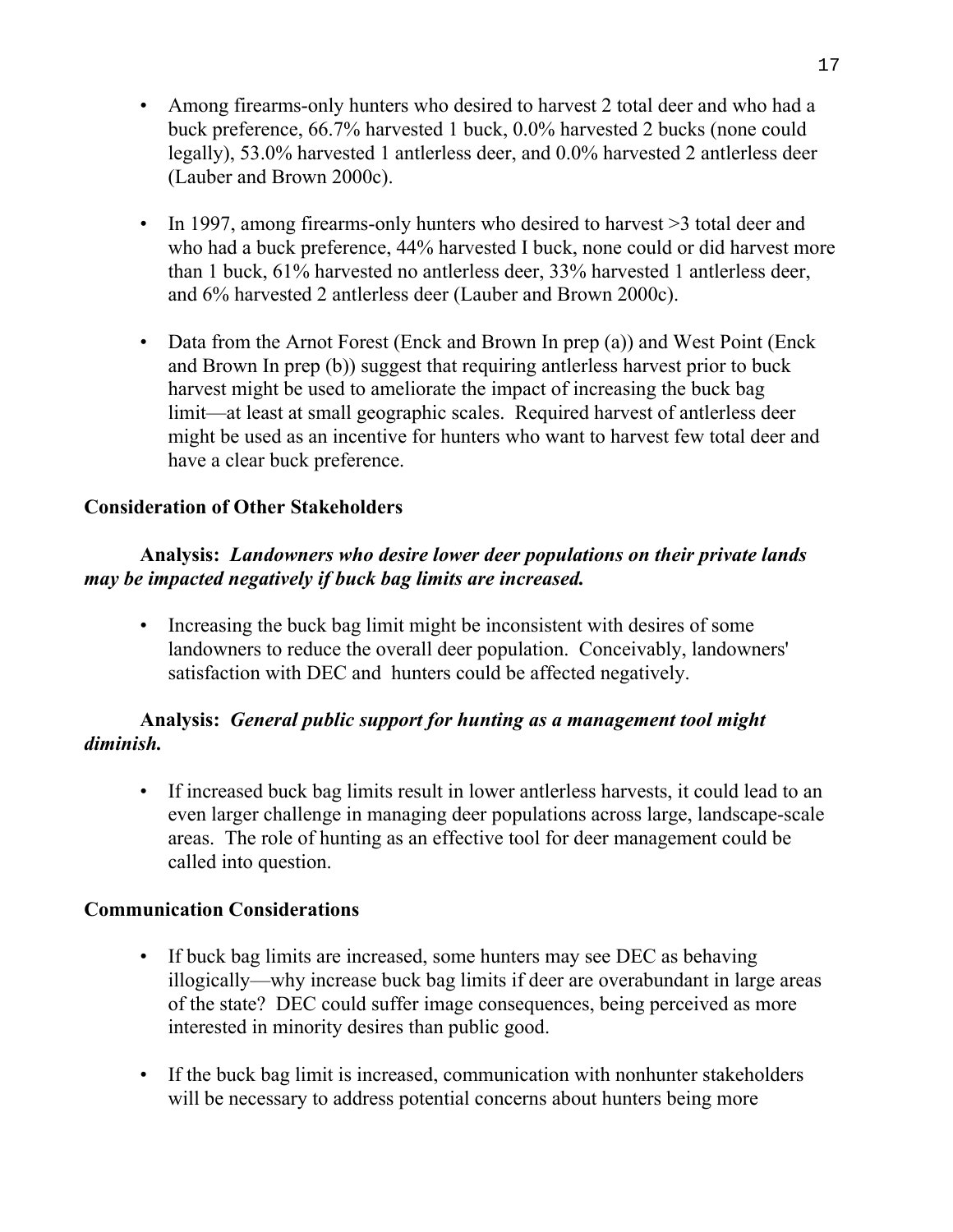interested in opportunities to bag more trophies than in managing the deer population.

#### **Additional Information Needs**

- What might the impacts be on hunter satisfaction and future participation? A 1buck bag limit for all hunters statewide could affect satisfaction and participation negatively for special-seasons hunters who currently have a 2 -buck bag limit. A 2-buck bag limit for all hunters would eliminate an advantage of participating during special seasons. What will be the influence on the increasing trend in special-seasons participation?
- More insight is needed about potential effectiveness of and support for linking an increase in buck bag limit to other regulatory changes such as mandatory antlerless harvest.

#### **IMPLICATIONS OF THE THREE ASSESSMENTS**

Here we present some conclusions and implications for hunter satisfaction and antlerless deer harvest that might be associated with the three regulation changes.

Likely implications for overall hunter satisfaction:

- DMP consignment probably would have little net influence on satisfaction for the population of hunters; satisfaction would increase for about the same proportion that would experience a decrease in satisfaction.
- Opening the regular firearms season in the Southern Zone on a Saturday likely would result in a net increase in hunter satisfaction, although the magnitude of increase may be moderated by perceptions about crowding, and possibly decrease access to private lands which would exacerbate crowding.
- Increasing the maximum buck bag limit to 3 may be popular, but is unlikely to increase overall satisfaction because few hunters would ever be able to take the limit.

Likely implications for antlerless deer harvest:

- Consignment of DMPs likely would increase antlerless deer harvest, assuming those who obtain extra permits are willing and able to fill them.
- Opening the regular firearms season on a Saturday likely would lead to no more than a small increase in antlerless harvest.
- Increasing the buck bag limit would decrease antlerless deer harvest because most hunters want to take only a few deer and most prefer to harvest bucks.

Our analysis, though limited and shaky in places, indicates developing a set of regulations that balance maintenance of high levels of hunter satisfaction and sufficient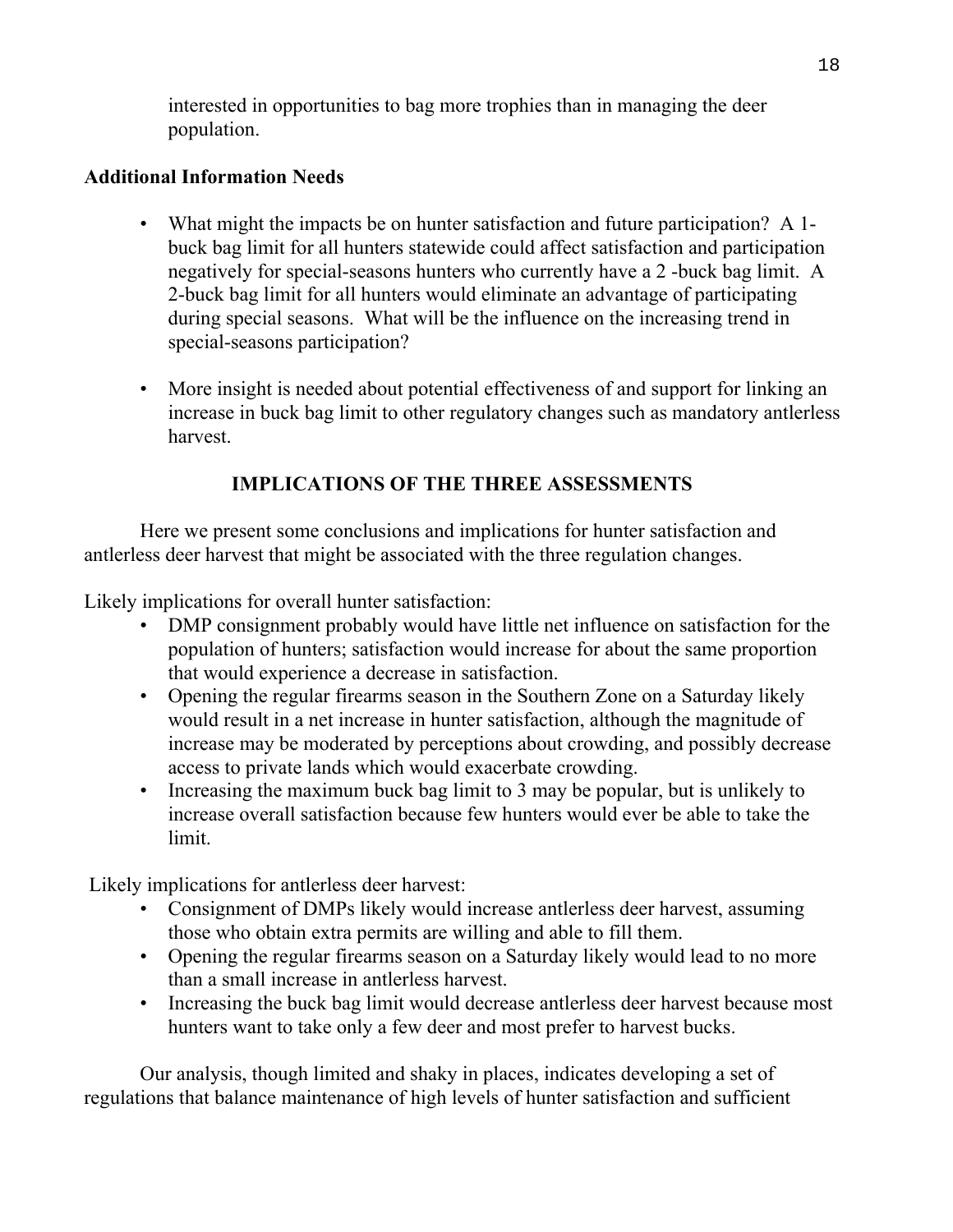harvest of antlerless deer will be challenging. Hunter satisfaction is influenced by a variety of factors, and any 1 of the regulation changes examined likely would affect various satisfaction components in both positive and negative ways. Different hunters place different amounts of importance on the various components of satisfaction. Whether or not hunters' expectations are met for satisfaction components of highest importance to them has a profound influence on overall satisfaction. Expectations are based, in part, on tradition and what hunters are used to experiencing afield. Any change in regulation that affects what hunters are used to experiencing can affect satisfaction indirectly, especially if the regulation does not allow hunters' expectations to be met. However, expectations can change over time to accommodate changes in context. A period of elevated dissatisfaction may be unavoidable to effect change.

The degree to which any of the regulation changes examined will affect antlerless harvest likely will be related to the interaction between hunters' satisfaction and their willingness to take does. Willingness to harvest antlerless deer is influenced in part by the importance that hunters place on experiencing different components of deer-hunting satisfaction (Tsou 2001). In general, hunters who indicate that achievement-oriented components (e.g., bagging a deer, eating venison, showing a harvested deer to friends, butchering a deer) are of high importance are willing to harvest more antlerless deer compared to hunters who say these components are of low importance. Willingness to take antlerless deer seems to be affected less by the level of importance hunters place on satisfaction of affiliative-oriented or appreciative-oriented components.

Further, willingness to harvest antlerless deer seems to be affected by whether or not hunters' expectations are met for satisfaction components of high importance. Tsou (2001), using data from our 1990 study of deer hunter satisfaction (Enck and Decker 1991), found that hunters who placed high importance on (a) seeing deer while hunting and (b) bagging deer were willing to harvest more antlerless deer than hunters who placed low importance on either of those satisfaction components. For example, hunters who said that bagging deer was important and who bagged as many as expected were willing to take more antlerless deer than those who said bagging deer was important but who did not bag as many as expected.

These findings, based on data associated with lower overall deer population and more restrictive antlerless harvest opportunities suggest that hunters' future experiences could affect whether desired antlerless harvests can be achieved if new regulations successfully reduce the deer population in the next few years. Seeing deer will continue to be important for many hunters, but whether or not they see as many as expected will have little influence on their willingness to harvest antlerless deer. Not seeing as many deer as expected may affect their satisfaction level but not the number of does they say they would take. On the other hand, if lower deer populations mean they do not bag as many deer as they expect to, both their satisfaction and their future willingness to take antlerless deer may decrease.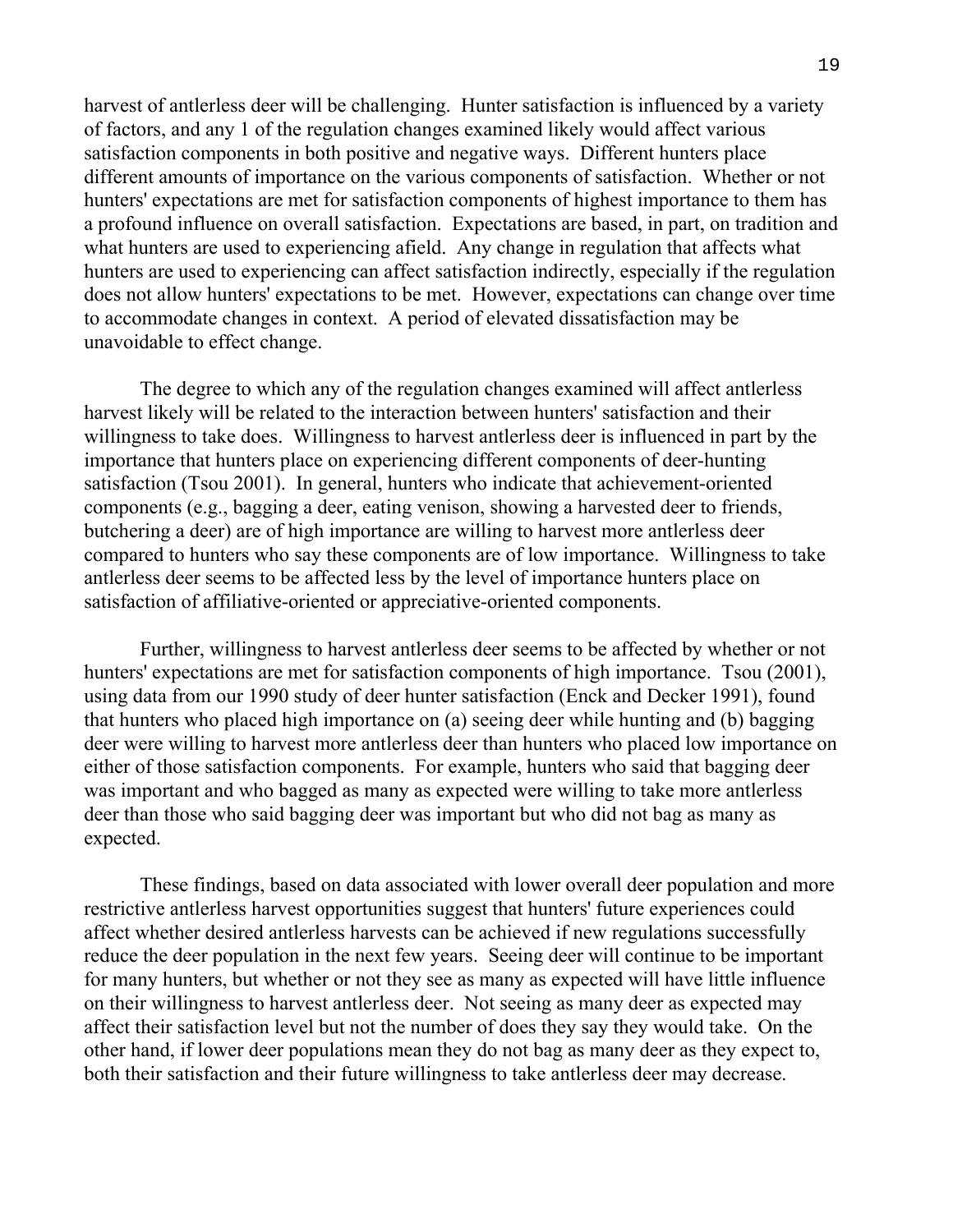This raises the issue of temporal scale. Any of the regulatory changes examined might increase overall satisfaction in the short-term because of increased hunting opportunity. However, satisfaction could decrease in the future because of changes in hunters' experiences associated with important satisfaction components.

Geographic scale is another important consideration. Brown et al. (2000) and Curtis et al. (2000) pointed out how willingness to harvest antlerless deer differs among ecoregions in the Southern Zone. Given the complex relationships between hunters' experiences, the importance they place on various satisfaction components, and their willingness to take antlerless deer, the impact of any regulatory change is likely to differ among ecoregions. Thus, the most management benefit might be gained by tailoring regulatory changes to specific areas, rather than making uniform changes statewide or at the scale of the Southern Zone. Also, because the effects of changes sometimes take several years to be observed and hunters' expectations can change over time, any regulation changes should be kept in place for a period sufficient to monitor results on deer population, deer impacts on stakeholders, and hunter expectations and satisfactions.

#### **LITERATURE CITED**

- Brown, T. L. and N. A. Connelly. 1994. Predicting demand for high game and small game hunting licenses: the New York experience. Wildlife Society Bulletin. 22:172-178.
- Brown, T. L., D. J. Decker, S. J. Riley, J. W. Enck, T. B. Lauber, P. D. Curtis, and G. F. Mattfeld. 2000. The future of hunting as a mechanism to control white-tailed deer populations. Wildlife Society Bulletin. 28:797-807.
- Chase, L.C., W.F. Siemer, and D.J. Decker. 1999. Designing strategies for stakeholder involvement in wildlife management: insights from case studies in Colorado and New York. HDRU Series Report No. 99-9. Department of Natural Resources, NYS College of Agriculture and Life Sciences, Cornell University, Ithaca, NY. 76 pp.
- Curtis, P.D., A.M. Moen, J.W. Enck, S.J. Riley, D.J. Decker, and G.F. Mattfeld. 2000. Approaching the limits of traditional hunter harvest for managing white-tailed deer populations at the landscape level. HDRU Series Report No. 00-4. Department of Natural Resources, NYS College of Agriculture and Life Sciences, Cornell University, Ithaca, NY. 17 pp.
- Decker, D.J. and N.A. Connelly. 1988. Hunters' Assessment of the Deer Management Permit System in New York State. Human Dimensions Research Unit Series Report 88-8. Cornell University. Ithaca, NY. 27 pp.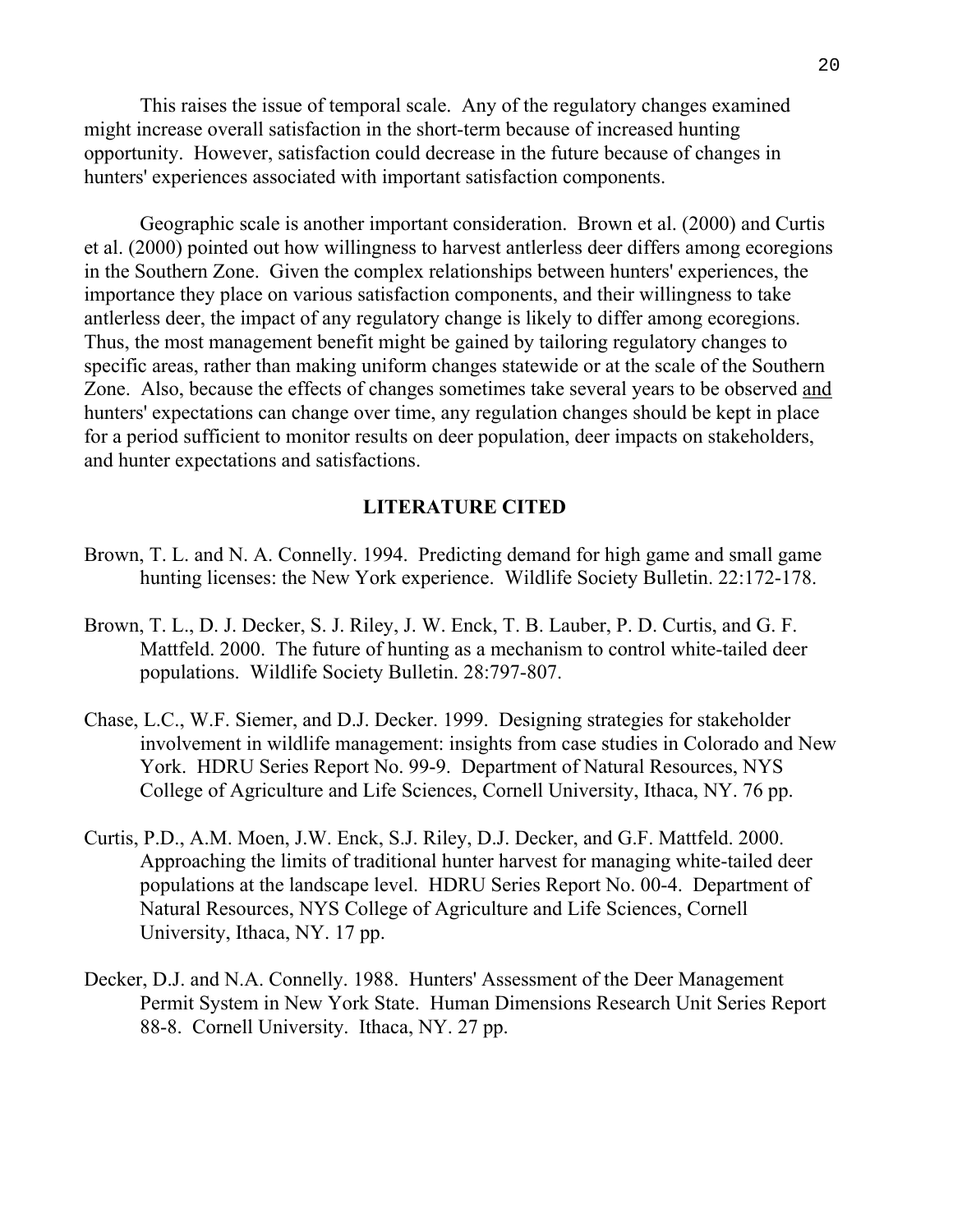- Enck, J. W. and T. L. Brown. In prep. (a). Characteristics of deer hunters and their hunting experiences at the Arnot Forest. Human Dimensions Research Unit publication series. Department of Natural Resources, Cornell University, Ithaca, New York.
- Enck, J. W. and T. L. Brown. In prep. (b). Characteristics of deer hunters and their hunting experiences at the West Point Military Reservation. Human Dimensions Research Unit publication series. Department of Natural Resources, Cornell University, Ithaca, NY.
- Enck, J. W. and D. J. Decker. 1991. Hunters' perspectives on satisfying and dissatisfying aspects of the deer-hunting experience in New York. Human Dimensions Research Unit publication series 91-4. Dept. of Natural Resources, Cornell University, Ithaca, NY.
- Enck, J. W. and D. J. Decker. 1995. Evaluation of proposals for changes in deer-hunting regulations. Human Dimensions Research Unit Publication Number 95-6. New York State College of Agriculture and Life Sciences, Cornell University, Ithaca, New York.
- Enck, J. W., B. L. Swift, and D. J. Decker. 1993. Reasons for decline in duck hunting: insights from New York. Wildlife Society Bulletin. 21:10-21.
- Lauber, T.B. and T.L. Brown. 2000a. Hunters' attitudes toward regulatory changes. HDRU Series No. 00-10. Department of Natural Resources, College of Agriculture and Life Sciences, Cornell University, Ithaca, NY 14853. 42 pp.
- Lauber, T.B. and T.L. Brown. 2000b. Hunting access on private lands in Dutchess County. HDRU Series No. 00-12. Department of Natural Resources, College of Agriculture and Life Sciences, Cornell University, Ithaca, NY 14853. 37 pp.
- Lauber, T. B. and T. L. Brown. 2000c. Deer hunting and deer hunting trends in New York State. Human Dimensions Research Unit publication series 00-1. Department of Natural Resources, Cornell University, Ithaca, New York. 97pp.
- Lauber, T.B. and B.A. Knuth. 1996. Citizens' and agency staff members' evaluation of decision-making procedures: a case study of the New York State moose reintroduction issue. HDRU Series Report No. 96-1. Department of Natural Resources, NYS College of Agriculture and Life Sciences, Cornell University, Ithaca, NY. 109 pp.